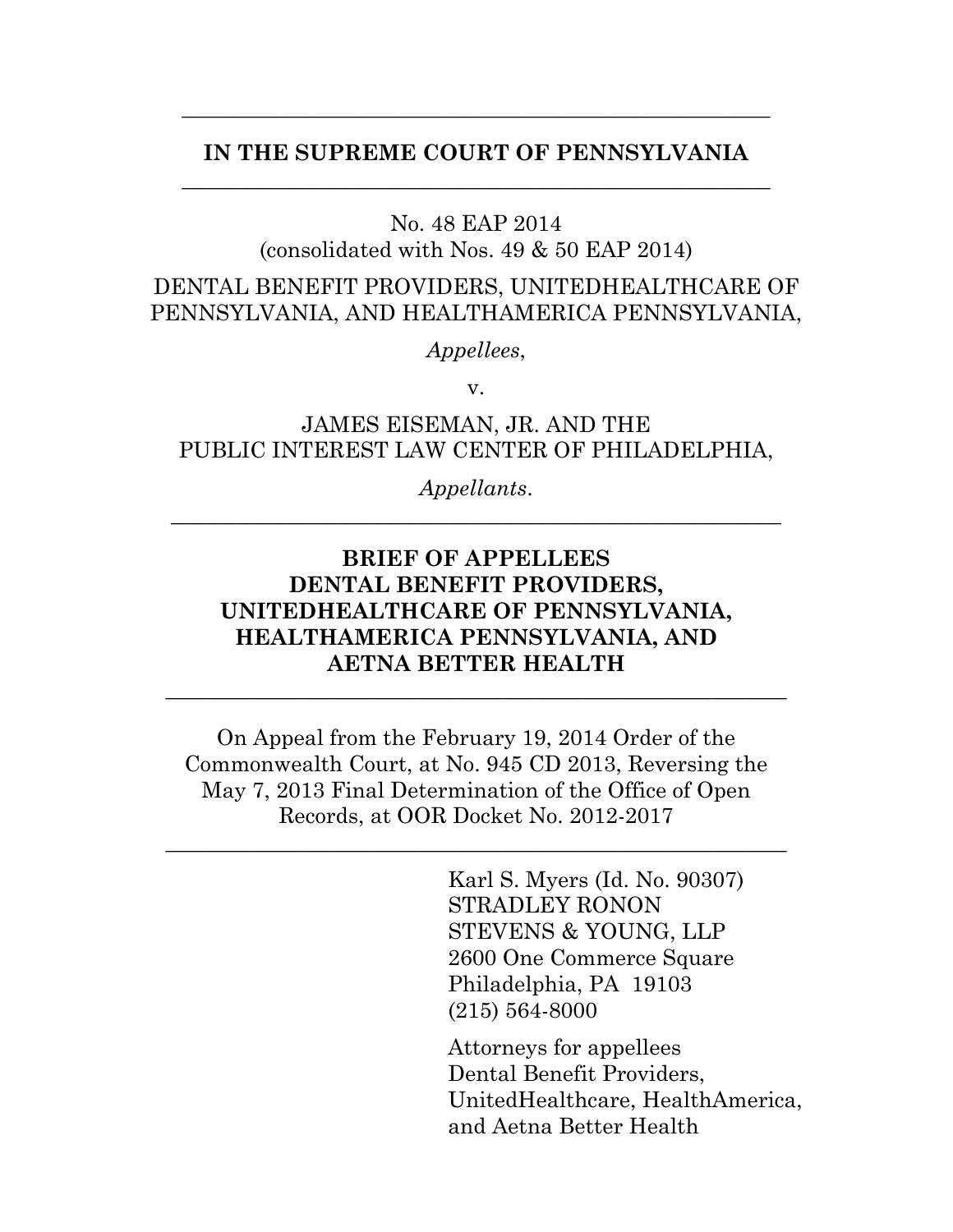# **TABLE OF CONTENTS**

| $I_{\cdot}$ |                 | COUNTER-STATEMENT OF THE SCOPE AND                                                                                                                               |                                                                                                    |  |  |  |
|-------------|-----------------|------------------------------------------------------------------------------------------------------------------------------------------------------------------|----------------------------------------------------------------------------------------------------|--|--|--|
| П.          |                 | COUNTER-STATEMENT OF THE QUESTION                                                                                                                                |                                                                                                    |  |  |  |
| Ш.          |                 |                                                                                                                                                                  |                                                                                                    |  |  |  |
|             | $A$ .           |                                                                                                                                                                  |                                                                                                    |  |  |  |
|             | <b>B.</b>       |                                                                                                                                                                  |                                                                                                    |  |  |  |
|             | $\mathcal{C}$ . |                                                                                                                                                                  |                                                                                                    |  |  |  |
|             | D.              |                                                                                                                                                                  |                                                                                                    |  |  |  |
| IV.         |                 |                                                                                                                                                                  |                                                                                                    |  |  |  |
| V.          |                 |                                                                                                                                                                  |                                                                                                    |  |  |  |
|             | A.              | The Department does not constructively possess the<br>rates paid by the dental sub-contractors to the<br>dentists under section 506 of the Right-to-Know Law  13 |                                                                                                    |  |  |  |
|             |                 | 1.                                                                                                                                                               | The dental sub-contractors are not "part[ies]<br>with whom the [Department] has contracted." 14    |  |  |  |
|             |                 | a.                                                                                                                                                               | The Health Choices contract does not provide<br>a basis to ignore the plain text of section 506 16 |  |  |  |
|             |                 | $\mathbf{b}$ .                                                                                                                                                   | Appellants' invitation for this Court to re-<br>write section 506 of the Law should be rejected19  |  |  |  |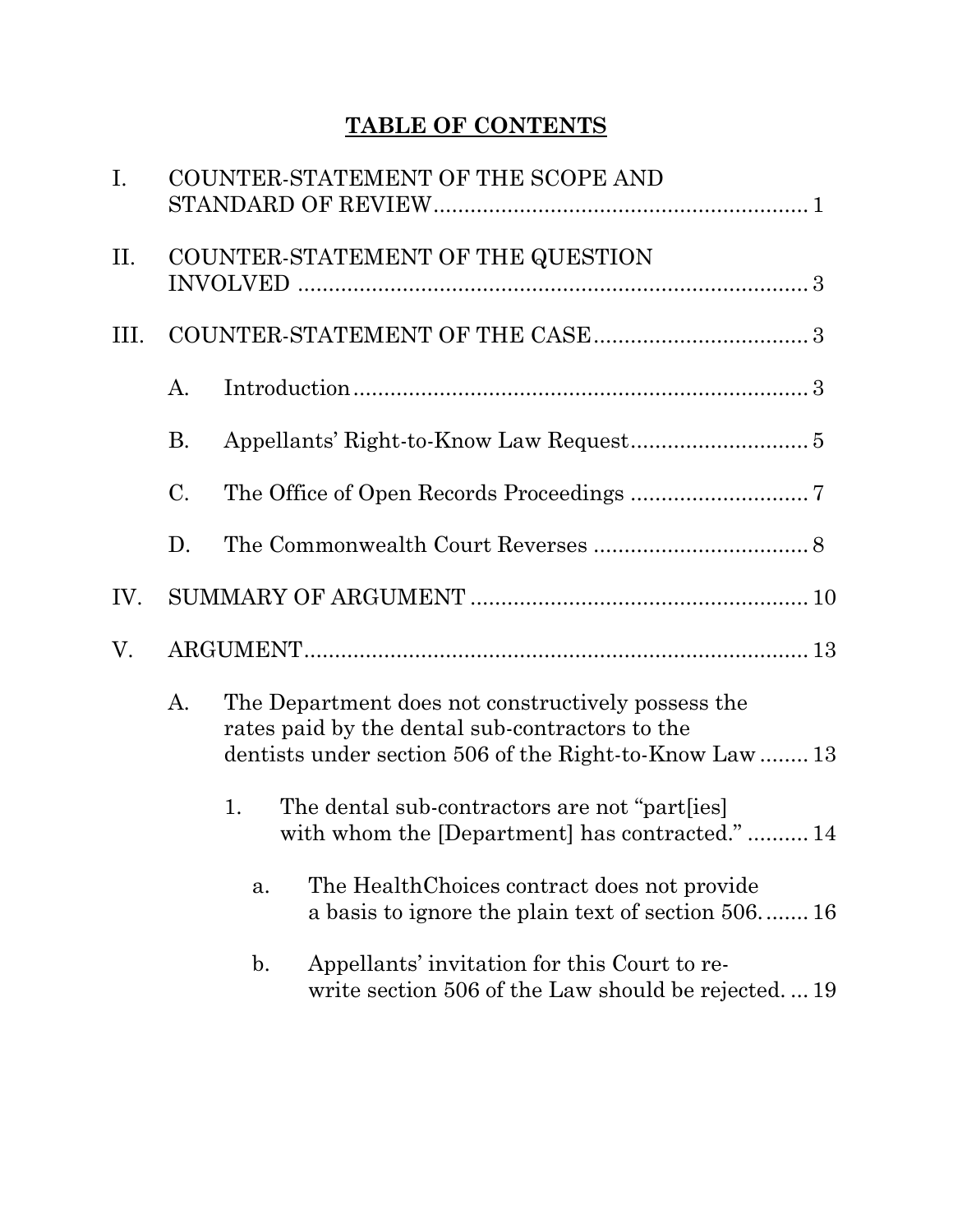|           | The rates paid by the dental sub-contractors to<br>2.<br>the providers do not " <i>directly</i> relate" to the<br>function that the Department contracted the |  |
|-----------|---------------------------------------------------------------------------------------------------------------------------------------------------------------|--|
| <b>B.</b> | The Department does not possess the rates paid by<br>the dental sub-contractors to the dentists under                                                         |  |
|           |                                                                                                                                                               |  |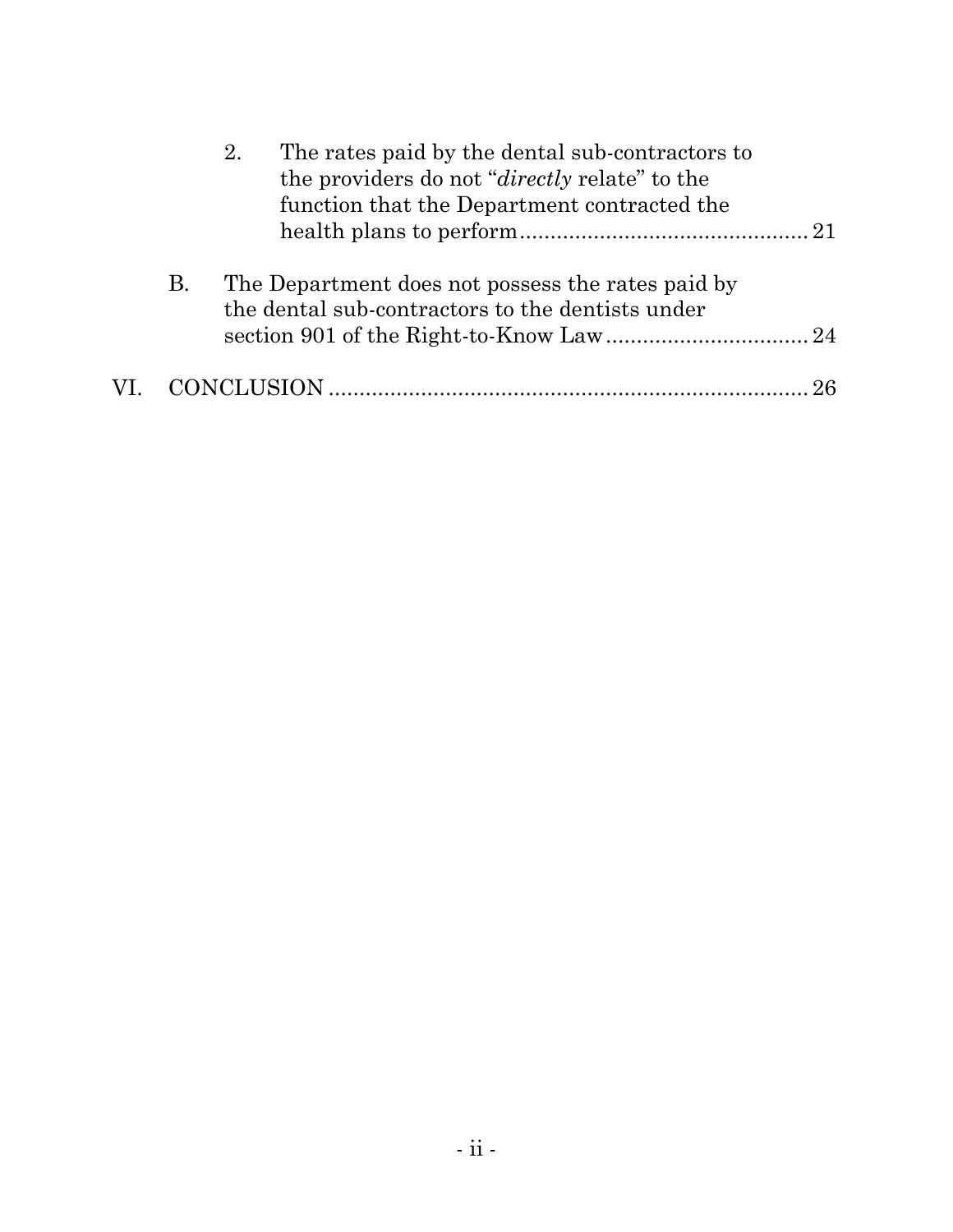# **TABLE OF AUTHORITIES**

## **CASES**

| Allegheny County Dep't of Admin. Svcs. v. Parsons,             |
|----------------------------------------------------------------|
| 61 A.3d 336 (Pa. Commw. 2013), appeal denied, 72 A.3d 604      |
|                                                                |
| Bowling v. Office of Open Records,                             |
|                                                                |
| Dental Benefit Providers, Inc. v. Eiseman,                     |
|                                                                |
| <u>In re Condemnation by Urban Redevelopment Authority of</u>  |
| <u>Pittsburgh</u> ,                                            |
|                                                                |
| <u>Office of Budget v. Office of Open Records,</u>             |
|                                                                |
| <u>Pennsylvania Nat. Mut. Cas. Ins. Co. v. St. John,</u>       |
|                                                                |
|                                                                |
| <u>SWB Yankees LLC v. Wintermantel,</u>                        |
|                                                                |
| <b>STATUTES</b>                                                |
|                                                                |
|                                                                |
| . 7                                                            |
| <b>OTHER AUTHORITIES</b>                                       |
| <i>Healthy Pennsylvania 1115 Application</i> (Feb. 19, 2014)   |
| (available at http://www.dpw.state.pa.us/cs/groups/webcontent/ |

documents/document/c\_071204.pdf)...................................................12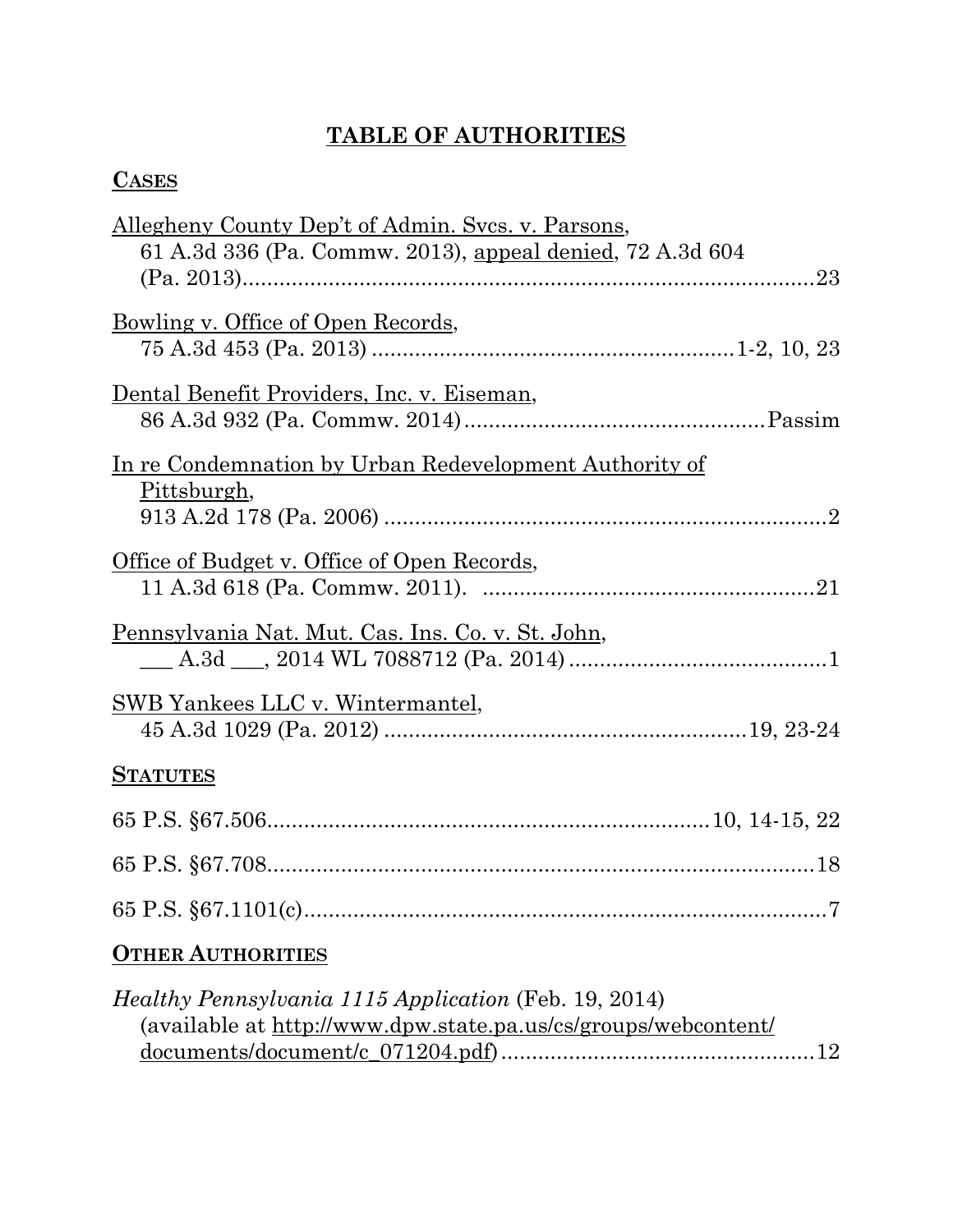Appellees Dental Benefit Providers, UnitedHealthcare of Pennsylvania, HealthAmerica Pennsylvania, and Aetna Better Health hereby submit their merits brief in this matter.

### **I. COUNTER-STATEMENT OF THE SCOPE AND STANDARD OF REVIEW**

This matter involves an application of the facts of this dispute to a statutory enactment. This matter therefore involves mixed questions of fact and law. With respect to purely legal questions, the Court will consider those on a *de novo* basis. Pennsylvania Nat. Mut. Cas. Ins. Co. v. St. John, \_\_\_ A.3d \_\_\_, 2014 WL 7088712, \*11 (Pa. 2014) (citation omitted). But with respect to factual findings by the Commonwealth Court, this Court "will accept the [lower] court's conclusions insofar as they are supported by the record." Id. at \*11.

Appellants thus misstate the applicable standard of review on page 3 of their brief. They claim this Court's review is entirely *de novo*, citing this Court's Bowling decision as support. But the holding there pertained only to the *Commonwealth Court's* standard and scope of review in Right-to-Know Law cases. See Bowling v. Office of Open Records, 75 A.3d 453, 477 (Pa. 2013) ("We hold that the Commonwealth Court correctly held that *its* standard of review is *de novo* and that *its*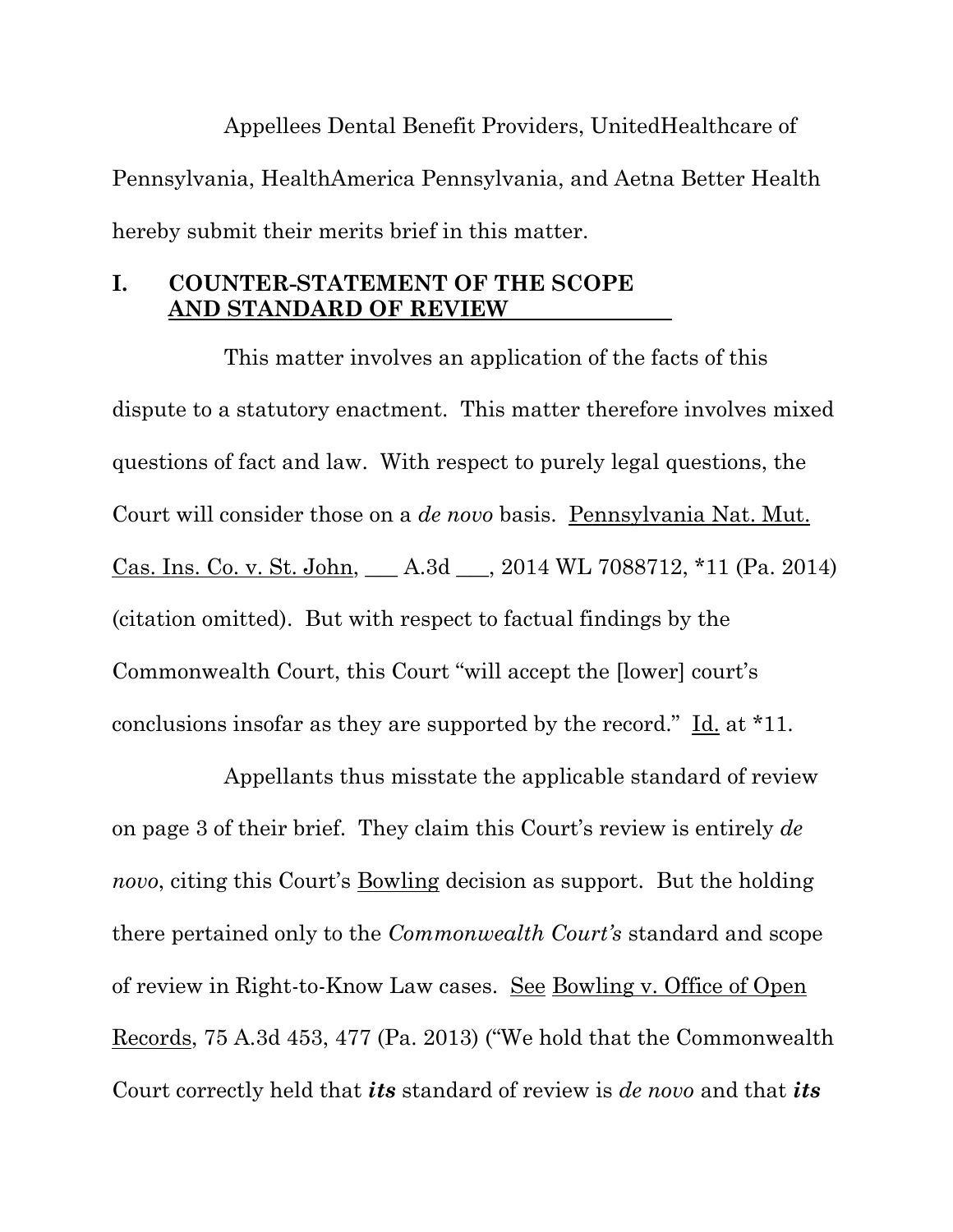scope of review is broad or plenary when it hears appeals from determinations made by appeals officers under the RTKL." (emphasis added)).

Consistent with Bowling, the Commonwealth Court exercised *de novo* and plenary review of the record evidence in this case. See Dental Benefit Providers, Inc. v. Eiseman, 86 A.3d 932, 935 n.6 (Pa. Commw. 2014) (noting that Commonwealth Court will exercise independent judgment based on *de novo* review); 936 (same). Appellants even admit that the Commonwealth Court "decided the case on the basis of the record developed before the OOR." (Appellants' Br. at 6-7.)

This Court's review, on the other hand, is more narrow. As set forth above, this Court will defer to the factual findings of the Commonwealth Court, as long as they have record support.

With respect to the applicable scope of review, this Court, in cases that present mixed questions of fact and law, will consider only the record as it was established below. See In re Condemnation by Urban Redevelopment Authority of Pittsburgh, 913 A.2d 178, 183 (Pa.

- 2 -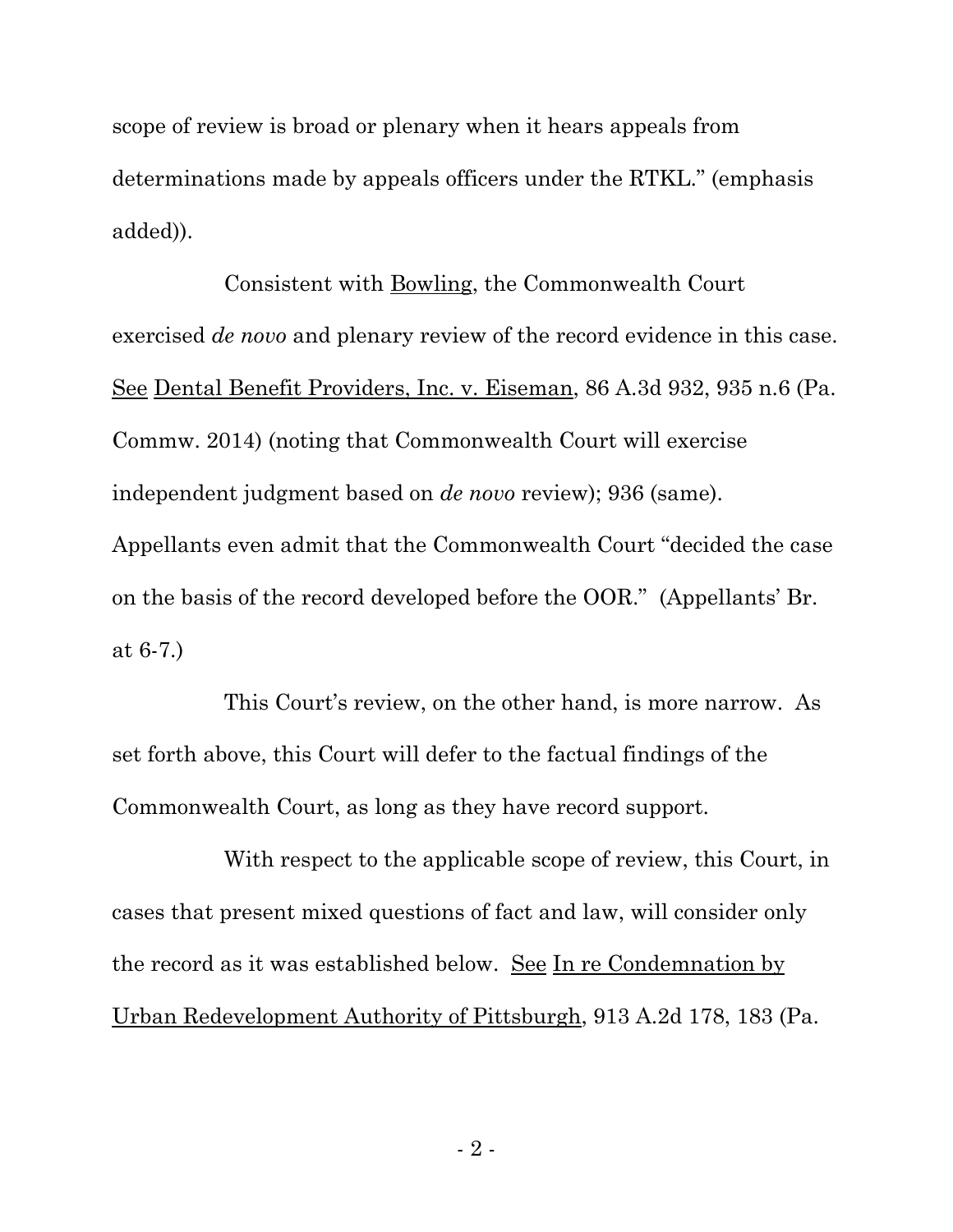2006) ("With regard to such mixed questions, we announce that we will … review the whole record.").

Applying the correct standard and scope of review, this Court should hold that the Commonwealth Court's decision, which is well-supported by the evidence in the record, must be affirmed.

### **II. COUNTER-STATEMENT OF THE QUESTION INVOLVED**

Does the record support the Commonwealth Court's holding that the Department of Public Welfare does not possess the rates sought, given the rates are held solely by private sub-contractors and sub-sub-contractors, and thus are not held by "a party with whom the agency has contracted," as expressly required by section 506 of the Right-to-Know Law?

*Suggested answer: Yes.*

#### **III. COUNTER-STATEMENT OF THE CASE**

#### **A. Introduction**

As is true with the companion Eiseman I matter, it is important to emphasize that this dispute does *not* relate to payments made by the Pennsylvania government. The Court is not asked to decide whether any amount of money or rate paid by any government entity must be disclosed under the Right-to-Know Law.

- 3 -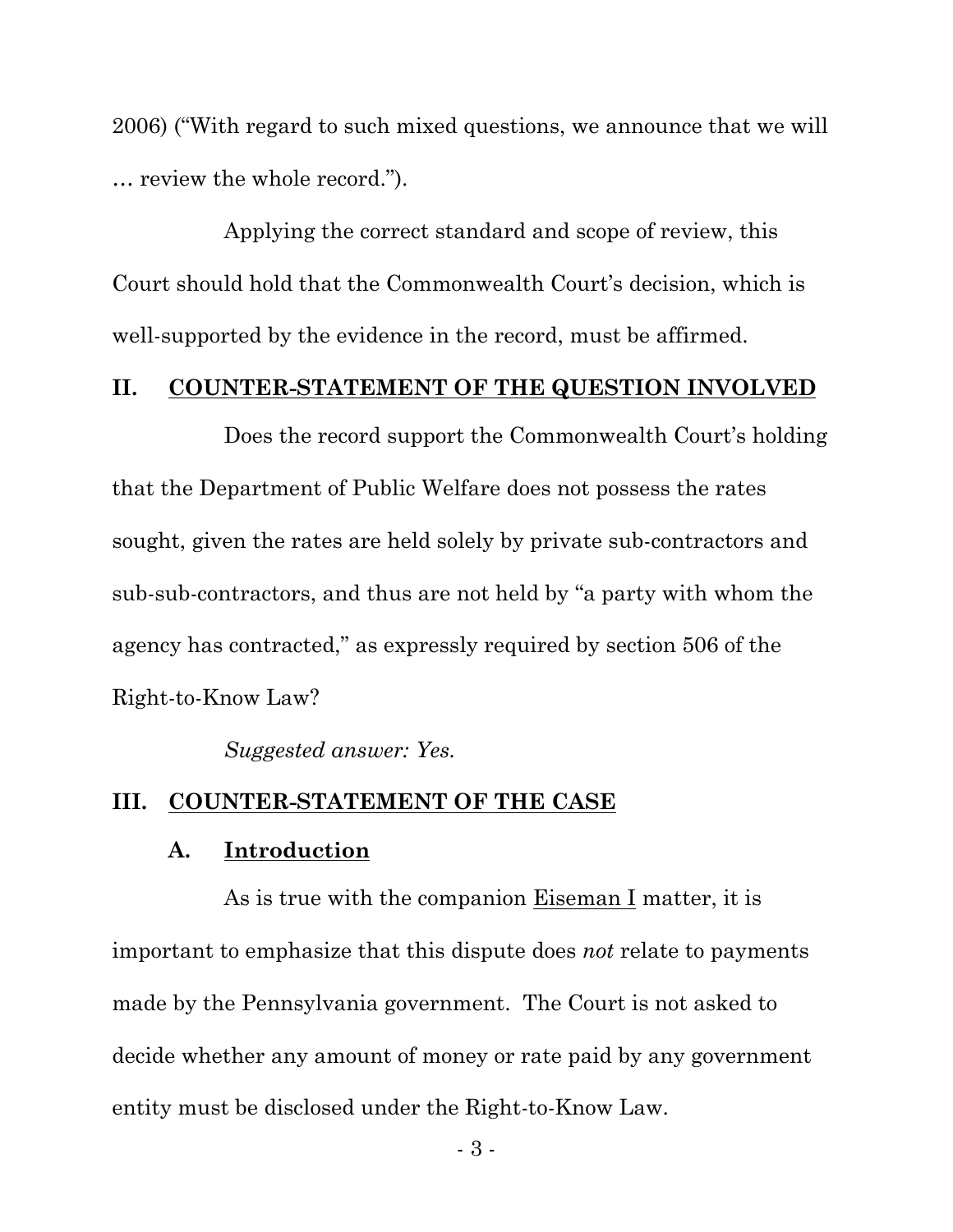The only issue in this case is whether the Right-to-Know Law reaches rates paid to a sub-sub-contractor by a sub-contractor of a direct agency contractor. The Commonwealth Court, applying the plain terms of the Right-to-Know Law to the facts of this case, held that those rates are not in the actual or constructive possession of the Department of Public Welfare (now known as the Department of Human Services), and hence are not captured within the sweep of the Right-to-Know Law.

This decision was correct, as the rates at issue are *two full contractual steps away* from the Department. The rates are not those paid by the Department to the health plans<sup>1</sup> (which also have been referenced in this litigation as managed care organizations or "MCOs"). Nor are they the rates paid by the health plans to the dental subcontractors.2 Rather, the rates at issue are paid by the dental subcontractors to the sub-sub-contractors – the dentists. The

<sup>&</sup>lt;sup>1</sup> The five health plans in this case are: (1) UnitedHealthcare of Pennsylvania; (2) HealthAmerica Pennsylvania (also known as CoventryCares); (3) Aetna Better Health; (4) Health Partners; and (5) Keystone Mercy Health Plan. The undersigned represents the first three.

<sup>2</sup> The two dental sub-contractors are: (1) Dental Benefit Providers; and (2) DentaQuest. The undersigned represents the former. United sub-contracts with Dental Benefit Providers. HealthAmerica and Aetna sub-contract with DentaQuest.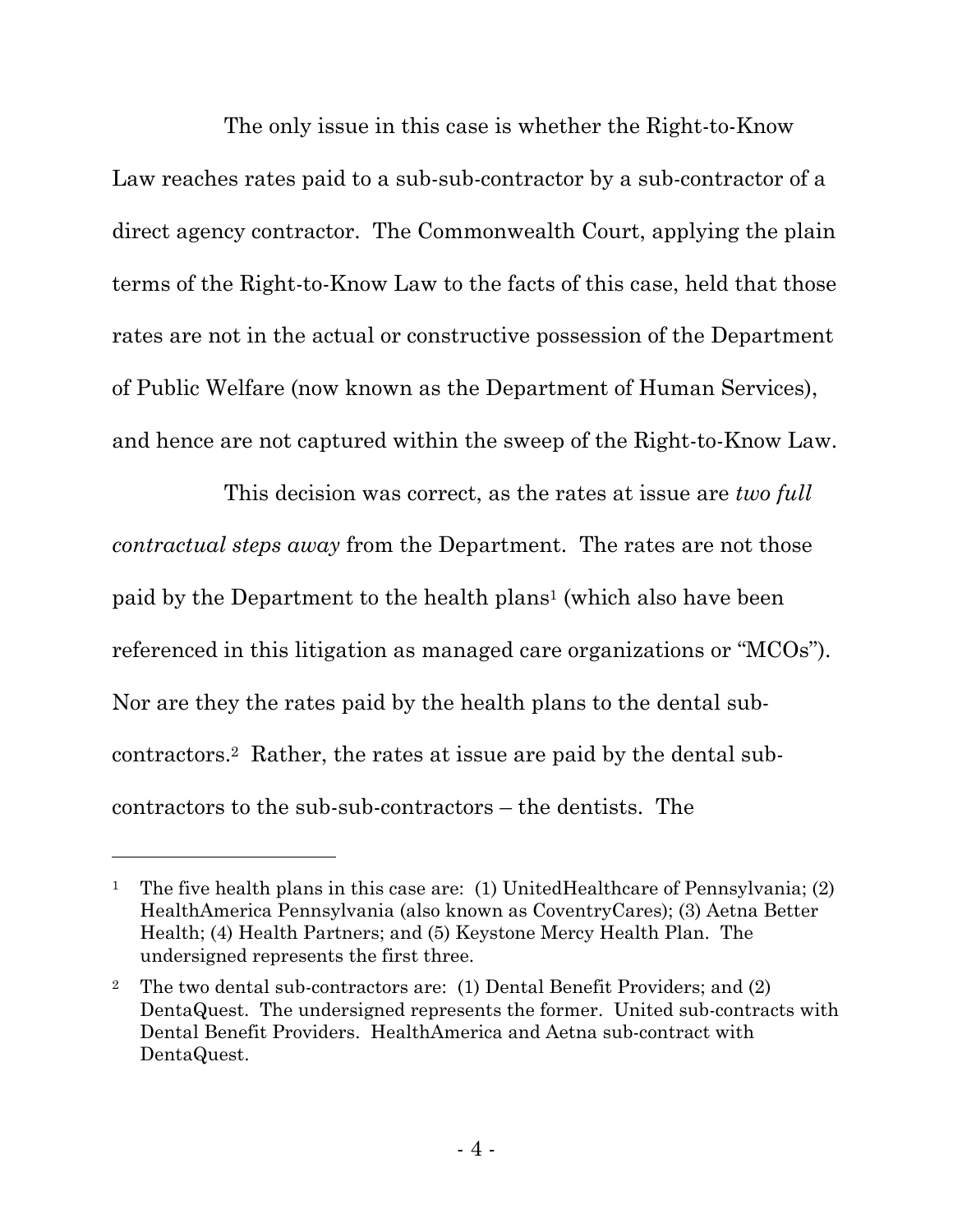Commonwealth Court correctly found this third set of rates is not within the Department's possession under relevant statutory terms. The dental sub-contractors and health plans submit this Court should affirm that conclusion.

### **B. Appellants' Right-to-Know Law Request**

This case arises from a Right-to-Know Law request that appellants, an advocacy organization and one of its lawyers, directed to the Department. (R. 18a-21a.) Appellants asked for documents showing the "Provider Rates" – the rates paid by dental sub-contractors to the dentists and dental practices (the providers) for treatment of HealthChoices enrollees under age 21. (R. 21a at ¶3.)

By way of brief background, $3$  the rates sought in this Eiseman II case make up the third set of downstream rates associated with the dental portion of the HealthChoices program. The first set of rates are those paid by the Department to the health plans for each HealthChoices enrollee. Those rates are not at issue here, and are no

<sup>3</sup> In order to spare the Court a repetitious reading of the details of the HealthChoices program, the undersigned instead incorporates by reference that discussion from his brief submitted at docket No. 47 EAP 2014 and submitted the same day as this brief.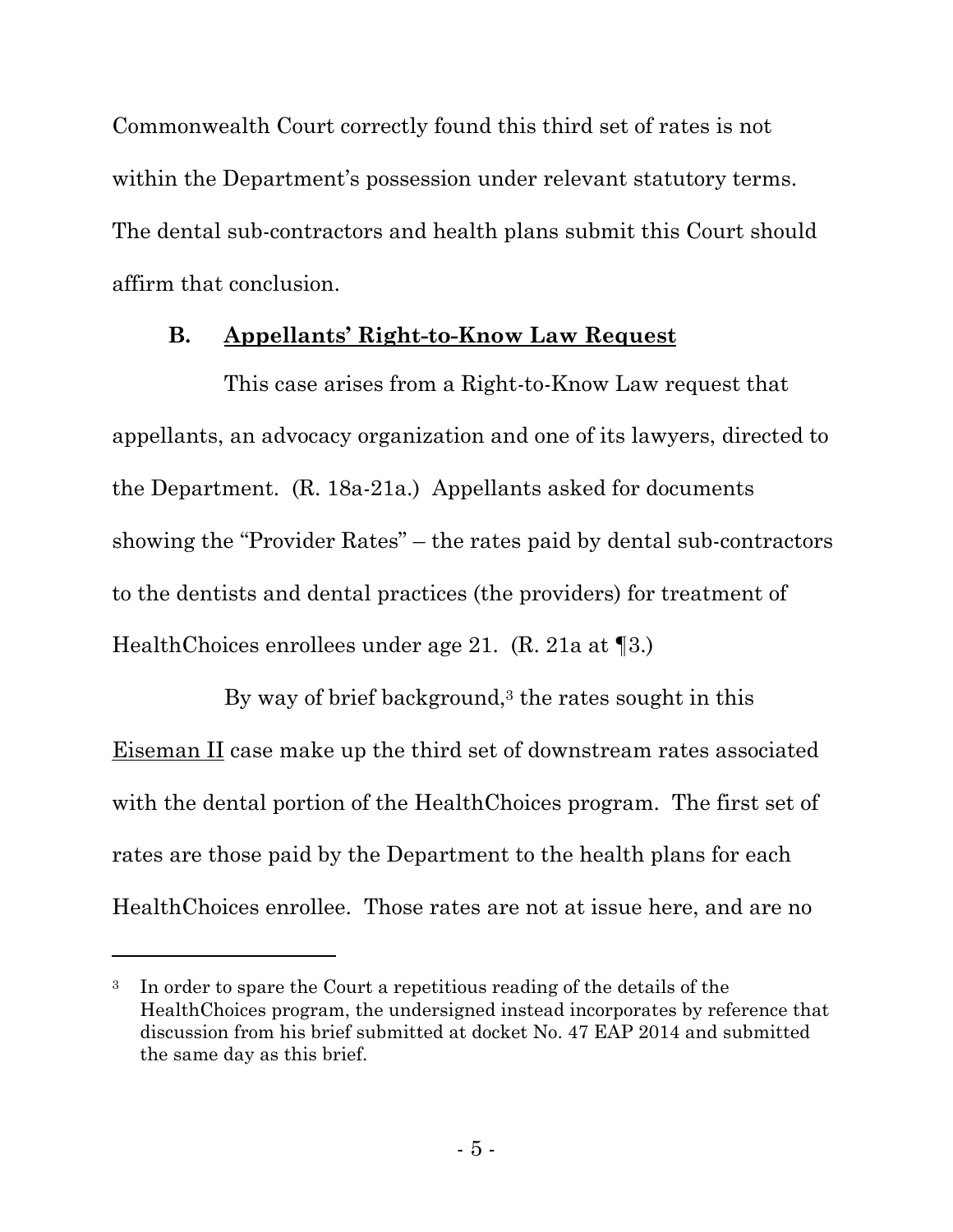longer in dispute in <u>Eiseman I</u>. The second set of rates are those paid by the health plans to the dental sub-contractors. Those rates also are not at issue here, but are in dispute in Eiseman I.<sup>4</sup>

The third and final set of rates are those paid by the dental sub-contractors to the sub-sub-contractors – the dentists and dental practices (the providers). Those rates typically take the form of a fee schedule that calls for the dentist to be paid different amounts for each type of dental procedures he or she performs on a patient. These are the only rates at issue in this case. They have been referenced as the "Provider Rates."

In diagram form, the separate and independent contractual relationships and rate sets of the various parties looks like this:

## **Department → Health Plan → Sub-contractor → Dentist**

Put another way, the Department, which is the agency actually subject to the Right-to-Know Law – is two full contractual

<sup>&</sup>lt;sup>4</sup> In Eiseman I, the Commonwealth Court held those rates were exempt from disclosure, principally on the basis of the "confidential proprietary information" exemption of the Right-to-Know Law. The health plans submit that decision was correct, for the reasons set forth in their companion briefing in that matter.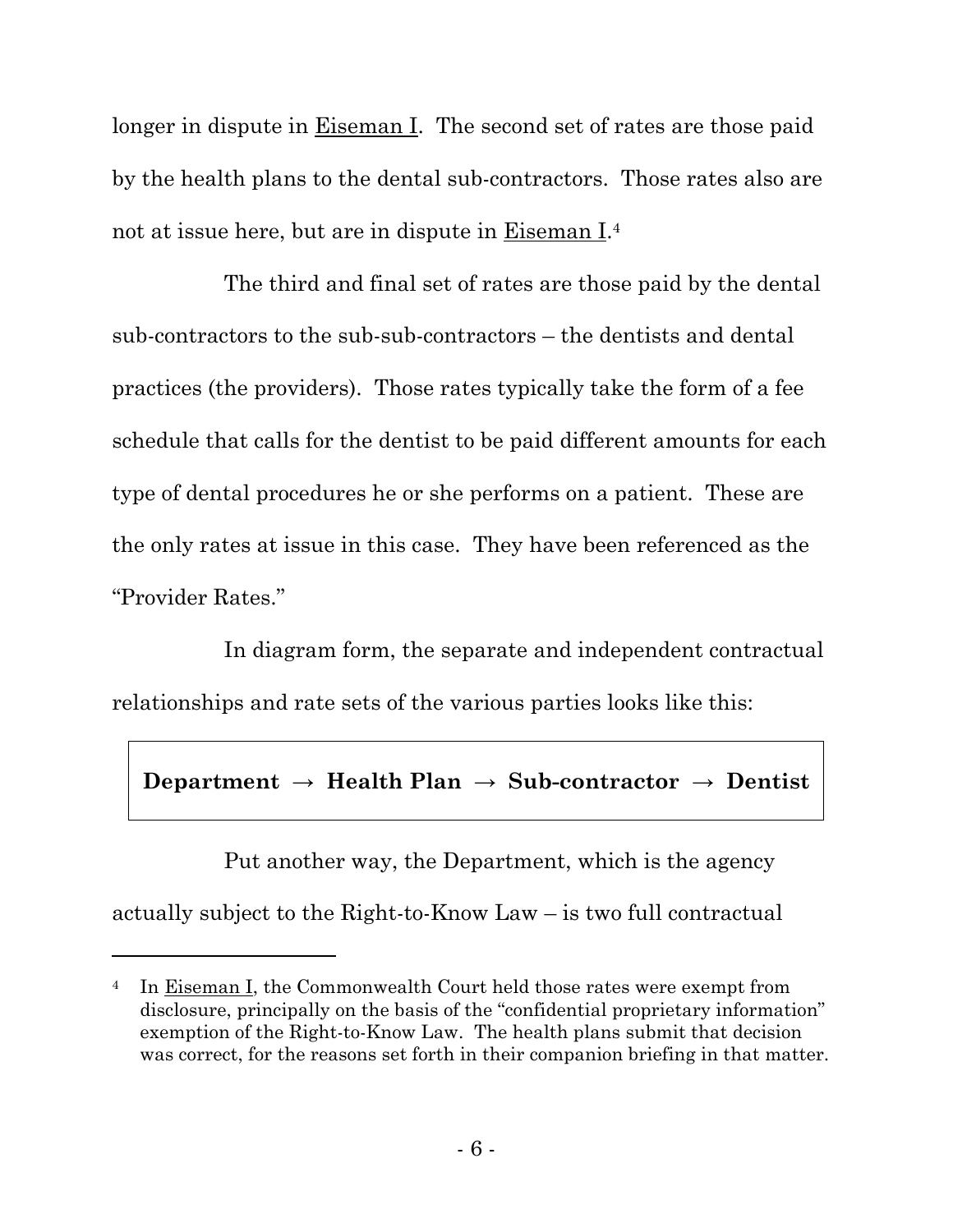steps away from the relationship that generates the rates paid to the dentists who provide treatment. Those are the rates appellants seek here.

#### **C. The Office of Open Records Proceedings**

The Department denied appellants' Right-to-Know request. Appellants took an appeal from the Department's denial to the Office of Open Records.

The dental sub-contractors and health plans timely intervened pursuant to 65 P.S. §67.1101(c), and opposed disclosure of the rates paid to the dentists. (R. 101a-102a, 105a-106.) The dental sub-contractors and health plans specifically asserted to the OOR that the rates paid by the sub-contractors to the dentists were not within the Department's possession under the Right-to-Know Law. (R. 118a, 146a-147a.)

To decide the matter, the OOR elected to accept affidavit testimony, as is OOR's custom. Each of the seven sub-contractors and health plans furnished an affidavit from a high-ranking and knowledgeable executive, attesting unequivocally that the rates were confidential and secret, and that public disclosure of the rates would

- 7 -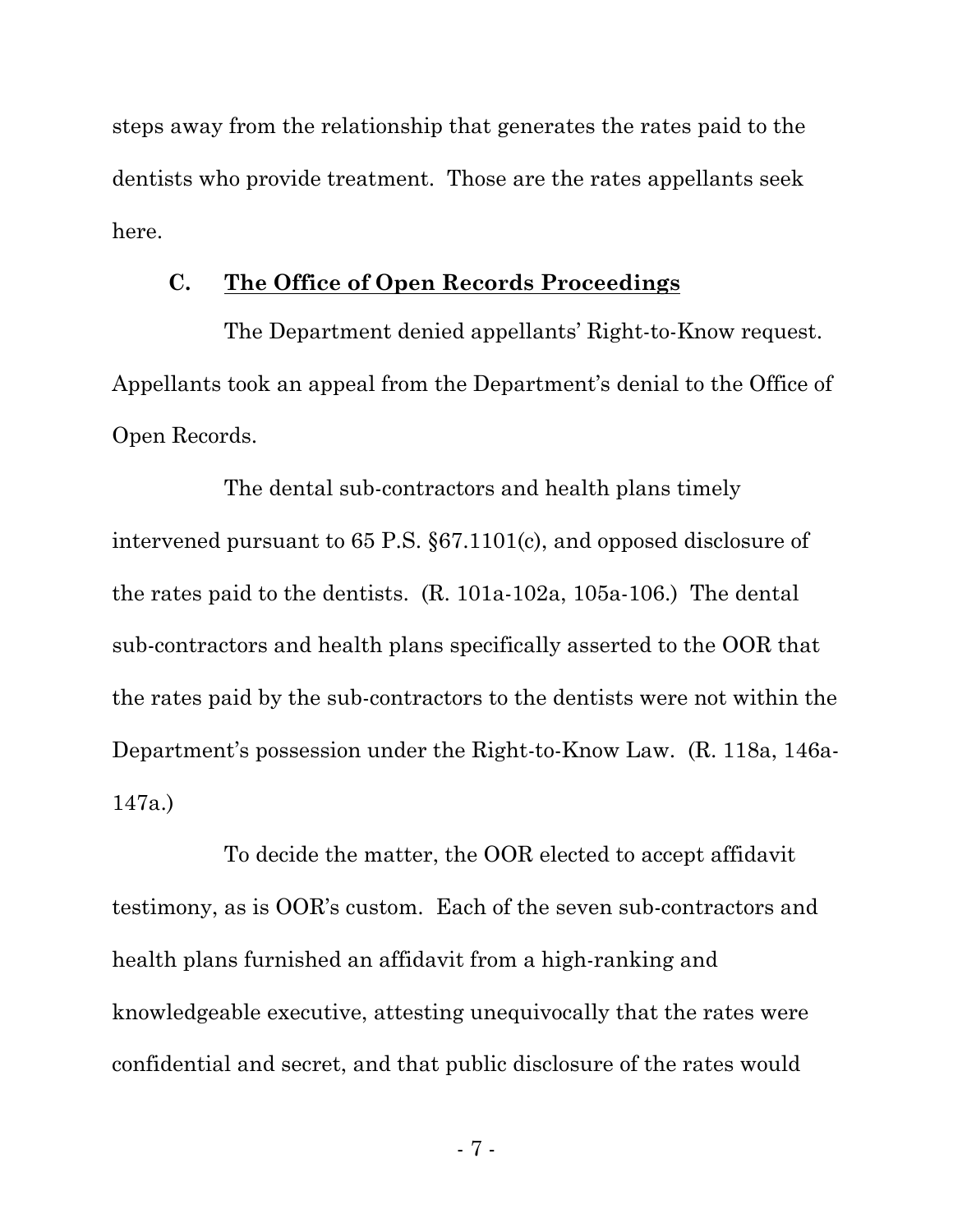cause them competitive harm. (See, e.g., R. 125a-129a, 120a-124a, 131a-135a, 149a-153a.)

Appellants did not submit any affidavits to the OOR. Appellants therefore did not offer any witness statements to rebut the seven witness statements that were presented by the dental subcontractors and health plans.

In spite of the unrebutted evidence presented by the dental sub-contractors and health plans, as well as the sub-contractors' and health plans' contention that the Department did not possess the rates at issue, the OOR decided that the rates were subject to the reach of the Right-to-Know Law, and were not otherwise exempt.

#### **D. The Commonwealth Court Reverses**

The dental sub-contractors and health plans each timely appealed to the Commonwealth Court. The *en banc* court, in a thorough 21-page ruling authored by Judge Robert Simpson and decided by a nearly-unanimous 6 to 1 vote, reversed in relevant part. See Dental Benefit Providers, Inc. v. Eiseman, 86 A.3d 932 (Pa. Commw. 2014) ("Eiseman II"). The court held that the rates paid by the dental sub-contractors were not subject to the reach of the Right-to-

- 8 -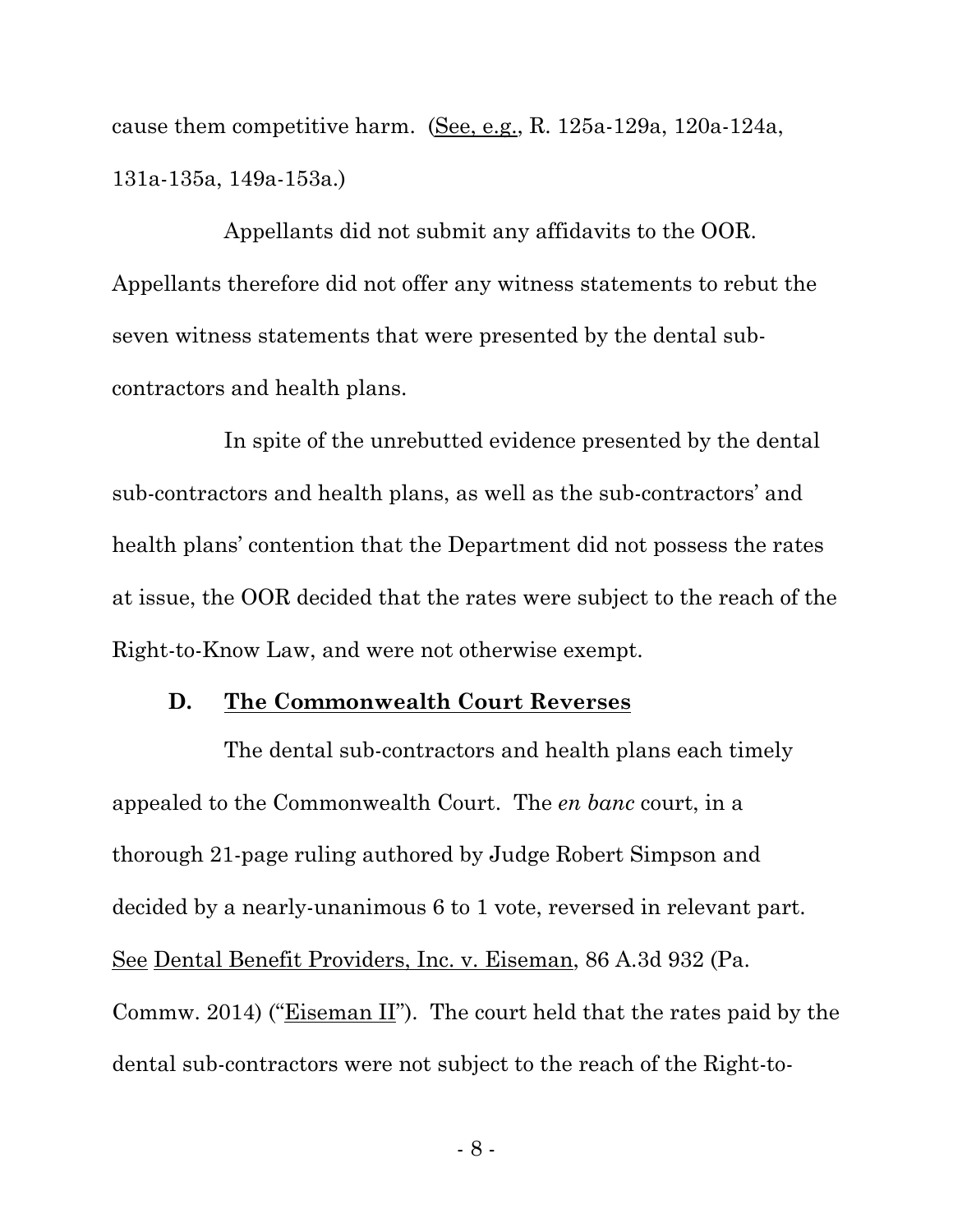Know Law. <u>Id.</u> at 942-43. The court provided three different rationales for its holding, each of which support its conclusion.

First, the court explained that the rates were not accessible as agency records under section 901 of the Law. Id. at 936-39, 942. Second, the court reasoned that the rates were not within the Department's constructive possession under section 506 of the Law, given the Department "has no direct contractual relationship with the Subcontractors, as is necessary to reach the records containing the Provider Rates." Id. at 942; see also id. at 939-40. Third and finally, the court reasoned that the rates also were not within the Department's constructive possession because there was no *direct* relationship between the downstream rates of payment between the dental subcontractors and dentists, on the one hand, and the services the health plans were obligated to provide to the Department, on the other.5 Id. at 940-41, 942.

l

(footnote continued on next page)

<sup>&</sup>lt;sup>5</sup> The Commonwealth Court decided this case solely on the basis of lack of agency possession. The court therefore did not reach the dental sub-contractors' and health plans' alternative arguments that the rates paid to the dentists constitute "confidential proprietary information" and "trade secrets." Id. at 942. Accordingly, if this Court disagrees with the several possession rationales offered by the Commonwealth Court, then the case would have to be remanded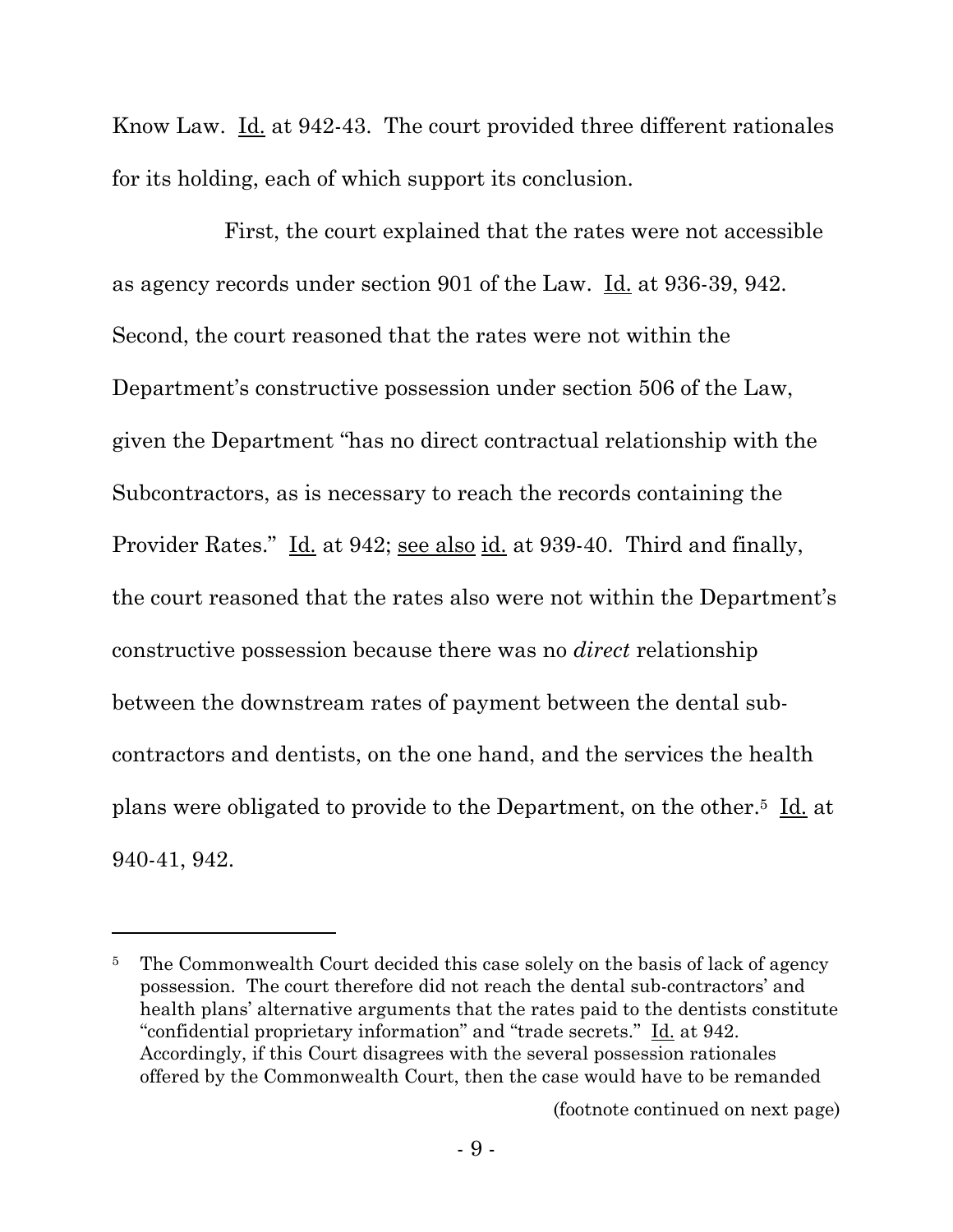Appellants thereafter sought this Court's discretionary review, which was granted.

#### **IV. SUMMARY OF ARGUMENT**

This Court should affirm the Commonwealth Court. This case can, and should, be summarily resolved based on a single statutory phrase: "*with whom the agency has contracted*." 65 P.S. §67.506(d)(1). That phrase, contained in the provision of the Right-to-Know Law that gives an agency constructive possession over records actually held by third parties, sets a limit on the reach of the Law. It allows the Law to grasp records actually held by a third party – but only a "party with whom the agency has contracted." In other words, the Law extends to records held by *direct* agency contractors *only*. The Law draws a bright line: records possessed by direct agency contractors are subject to the reach of the Law, while those held by sub-contractors (and sub-subcontractors, etc.) are not. The General Assembly could have written the Law to cast a wider net. It did not do so.

<sup>(</sup>footnote continued from previous page)

for the Commonwealth Court to conduct *de novo* review of the record evidence concerning the alternative arguments, as required by the Bowling decision.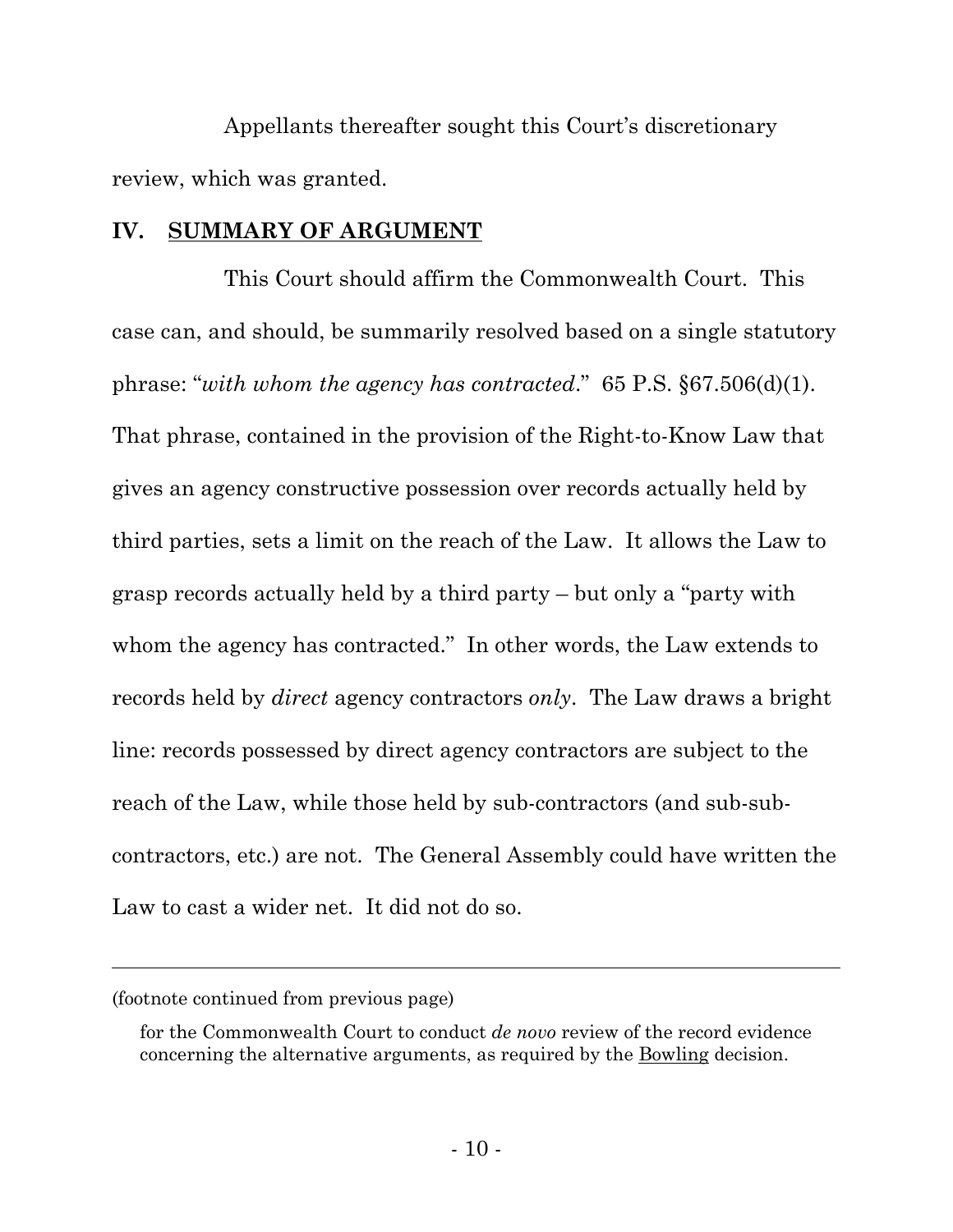The rates at issue here plainly and indisputably fall *outside* the clear boundary set by section 506(d)(1) of the Right-to-Know Law. The rates are not held by a direct agency contractor. Appellants even admit the rates are in contracts "to which a public agency is not a direct party." (Appellants' Br. at 14.) The rates are instead held by a *sub*contractor with which the government has *not* directly contracted. Indeed, the rates are *two full contractual relationships away* from any direct government contract. Accordingly, they are not within the reach of the Law, as the Commonwealth Court correctly held.

As if that were not enough, the court below provided two additional grounds upon which its decision can, and should, be affirmed. The Commonwealth Court found that the rates of compensation paid by the dental sub-contractors to the dentists lacked a *direct* relationship to the services that the health plans had contracted with the Department to perform. And the court further found that the rates also were not subject to Department access under section 901 of the Law.

Appellants have no answer for these alternative rationales, each of which is rooted in the plain statutory terms of the Law. They instead resort to language in the contracts between the Department and

- 11 -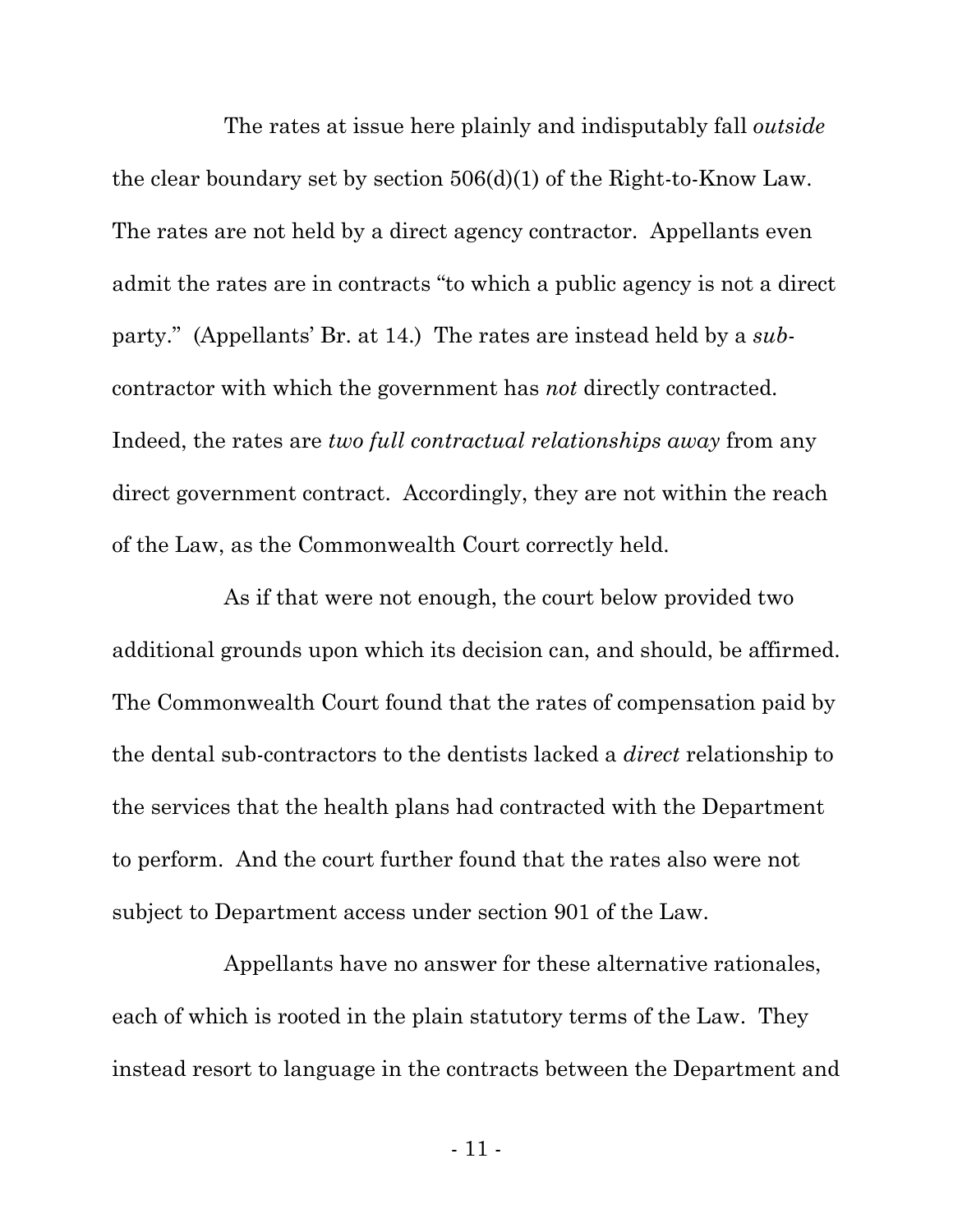the health plans. But appellants misinterpret that contract language, and in any case, the contracts cannot alter the plain language of the Right-to-Know Law.

Further, as was the case with the rates at issue in Eiseman I, disclosure of the private rates sought by appellants is not even necessary. While appellants claim to champion transparency for government spending on the HealthChoices program, they have already achieved that goal. The rates actually paid by the Department for HealthChoices have been disclosed to appellants. Accordingly, they know *precisely* what the Department pays for HealthChoices. That, coupled with other information on HealthChoices that already is in the public domain (which the undersigned discussed in his Eiseman I brief), open a more than sufficient window into the program such that the infliction of competitive harm on the dental sub-contractors and health plans is completely unnecessary.<sup>6</sup>

 $\overline{a}$ 

(footnote continued on next page)

<sup>6</sup> While appellants point to the Department's recent "Healthy PA" submission as somehow evidencing inadequacy in HealthChoices (Appellants' Br. at 15), that submission demonstrates the opposite is true – that the Department firmly believes the HealthChoices program is working. See *Healthy Pennsylvania 1115 Application* (Feb. 19, 2014) (available at http://www.dpw.state.pa.us/cs/groups/ webcontent/documents/document/c\_071204.pdf), at 11 (stating, right after the sentence quoted by appellants: "Through the use of private market health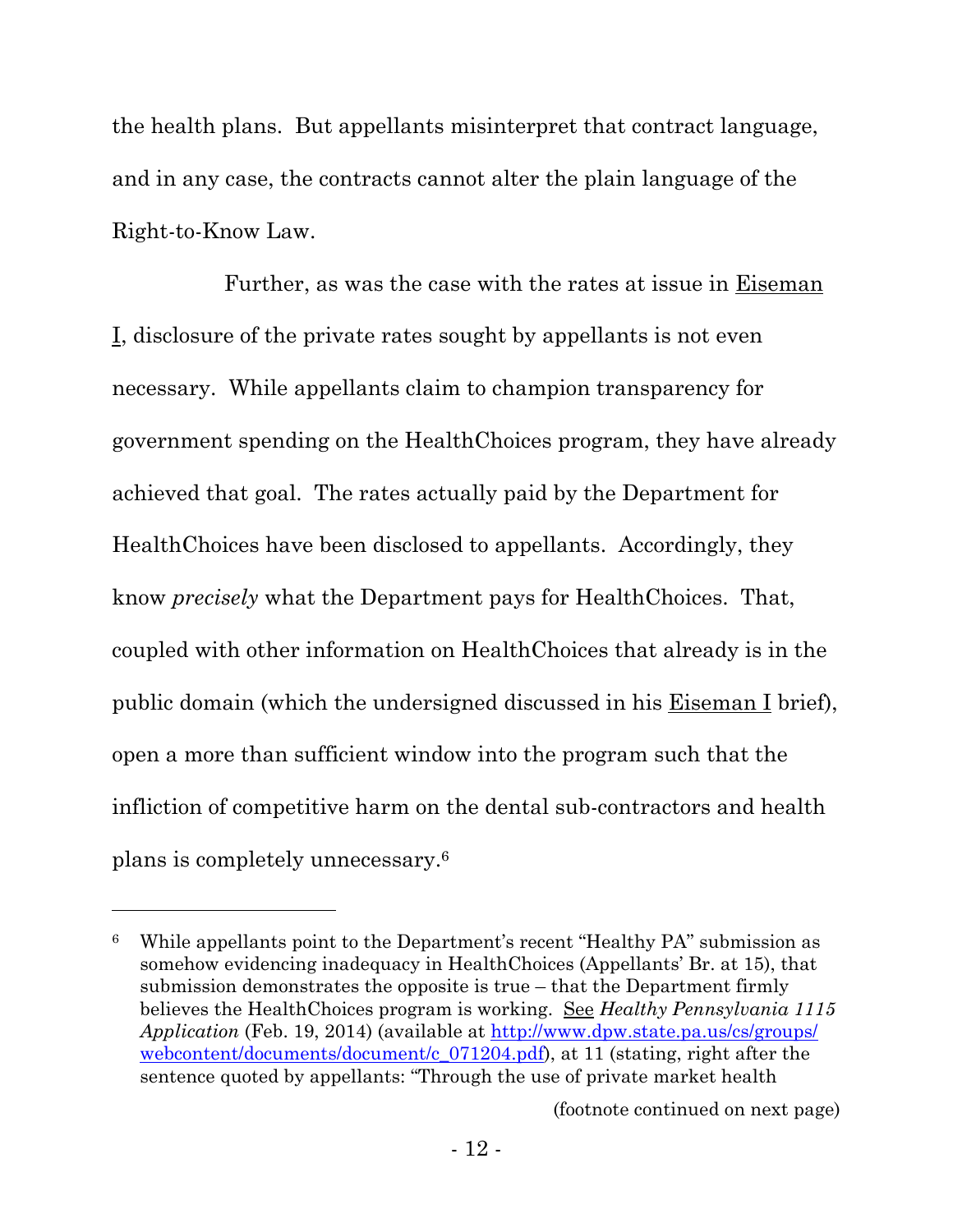Appellants therefore have given this Court no reason to do

anything other than to affirm. The dental sub-contractors and health

plans ask that this Court now do so.

# **V. ARGUMENT**

## **A. The Department does not constructively possess the rates paid by the dental sub-contractors to the dentists under section 506 of the Right-to-Know Law.**

This Court should affirm because, under the plain language

of the Right-to-Know Law, the Department does not constructively

possess the procedure rates paid by the dental sub-contractors to the

dentists. Under the Law:

A public record that is not in the possession of an agency but is in the possession of a party *with whom the agency has contracted* to perform a governmental function on behalf of the agency, *and* which *directly relates* to the governmental function and is not exempt under this act, shall be considered a public record of the agency for purposes of this act.

<sup>(</sup>footnote continued from previous page)

insurers, this [proposal] will seek to increase provider access."), and at 168 ("The Department believes that utilizing private market plans will leverage networks and pricing strategies broadly available in the commercial marketplace, thus increasing access for Healthy Pennsylvania participants.").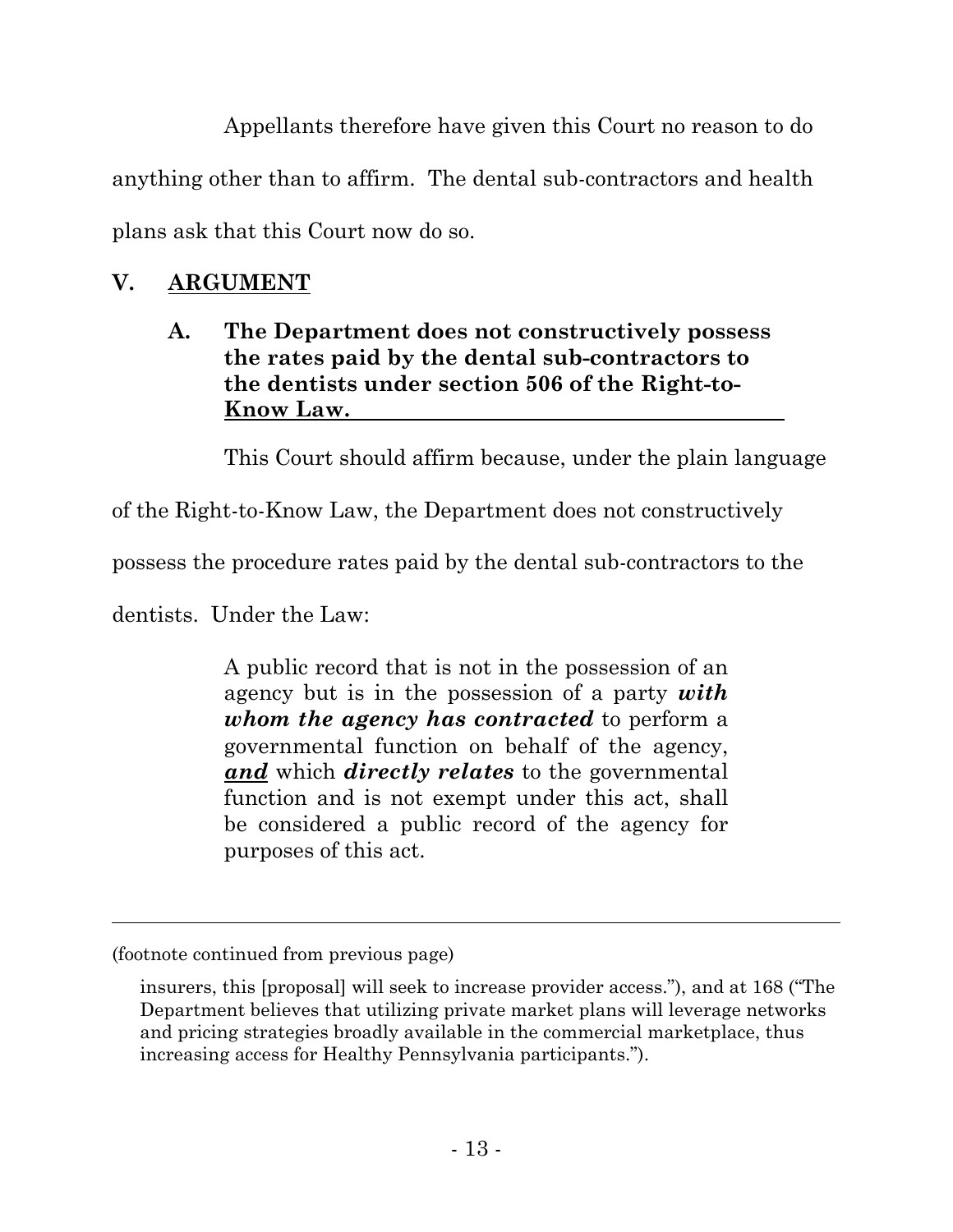65 P.S. §67.506(d)(1) (emphasis added). This plain and unambiguous language explicitly requires *two* things in order for an agency to be deemed to constructively possess records actually held by a third party:

> (1) The public record must be in the possession of "a party *with whom the agency has contracted*,"

## *and*

(2) The public record must "*directly relate*" to the governmental function, and not be otherwise exempt under the Law.

Because of the conjunctive "*and*" in the statute, if *either* of the two required elements is missing, then the Law will not deem the agency to constructively possess records actually held by a non-governmental third party. Here, the Commonwealth Court appropriately found *both* of the two required elements were lacking.

## **1. The dental sub-contractors are not "part[ies] with whom the [Department] has contracted."**

The first section 506 element is missing here because the Department contracted with the *health plans* – and *only* the health plans – to carry out the HealthChoices program. The Department did *not* contract with the dental sub-contractors. Nor did the Department contract with the dentists. The requested rates are two full contractual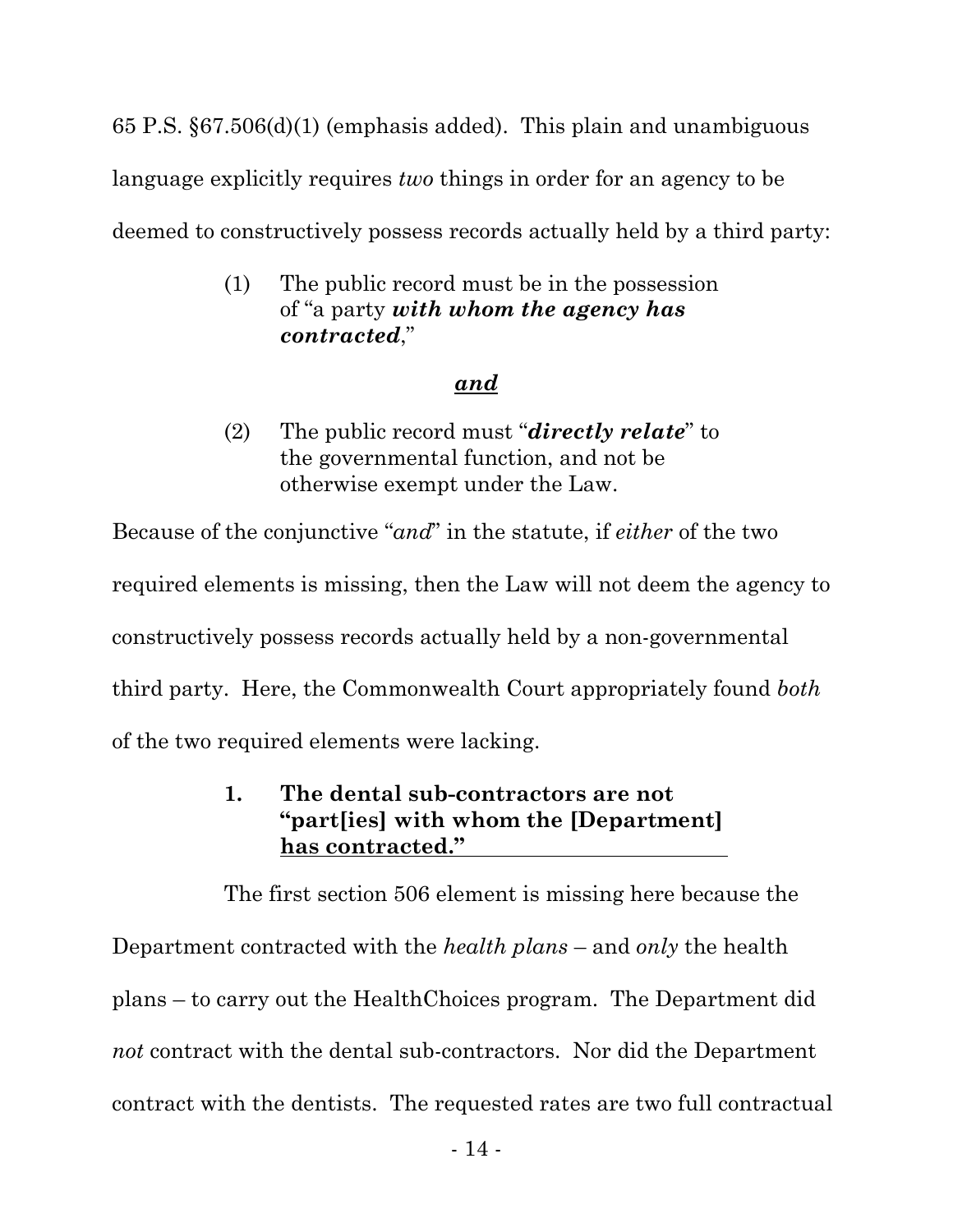steps away from DPW. There is no dispute about any of these facts. (See, e.g., R. 121a-122a ¶¶4-9, 126a-127a ¶¶4-9, 132a-133a ¶¶4-9, 149a-153a.)

The first essential element required under the plain language of section 506 of the Law is missing. Neither the subcontractors, nor the dentists, are "part[ies] with whom [DPW] has contracted." 65 P.S. §67.506(d)(1). There is no direct contractual relationship, as required by the statute. Section 506 of the Law therefore does not allow the Law to reach the requested rates.

The Commonwealth Court correctly determined that the Department "has no direct contractual relationship with Subcontractors, as is necessary to reach the records containing the Provider Rates through Section 506(d)." Dental Benefit Providers, Inc. v. Eiseman, 86 A.3d 932, 942 (Pa. Commw. 2014) ("Eiseman II"). This decision was correct, based on the plain language of section 506 of the Right-to-Know Law. It should be affirmed.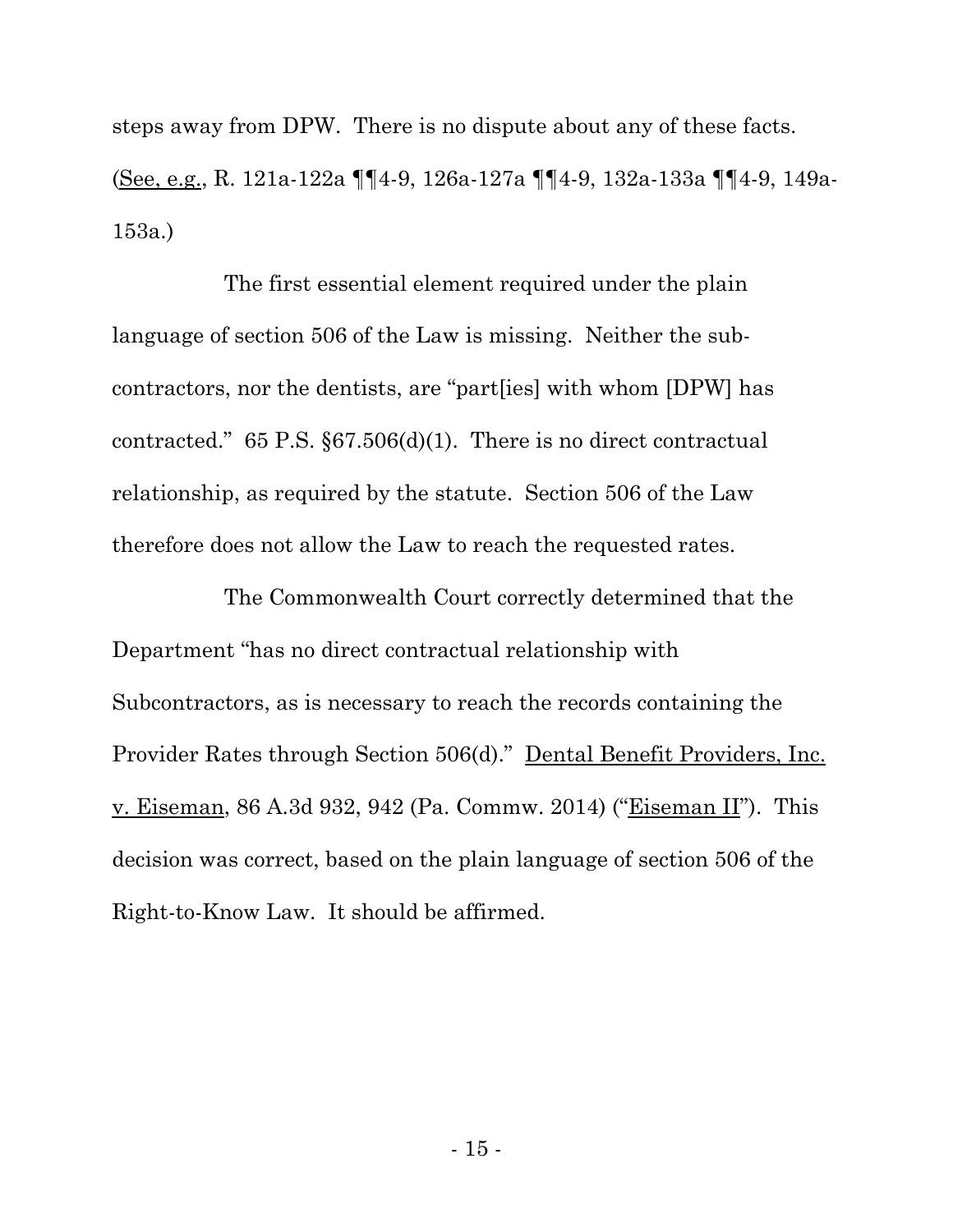## **a. The HealthChoices contract does not provide a basis to ignore the plain text of section 506.**

Appellants offer two reasons why they think this Court should usurp the plain language of section 506. Neither argument has any merit whatsoever.

First, appellants claim that a provision in the contracts between the Department and health plans (which appellants describe as the "ready access" provision) somehow establishes Department possession over the rates paid by the sub-contractors pursuant to contracts to which the Department is not a party. (Appellants' Br. at 17-21.) Not so.

For starters, contract language cannot alter the plain terms of the Right-to-Know Law.7 Even if it somehow could, the language that appellants seize upon does not give the Department the right to access any rates. It permits the Department only to access records "of *transactions* pertaining to the *provision of services to Recipients*." (R.

Appellants concede as much. (Appellants' Br. at 21) (stating how certain contract terms are defined "does not override the disclosure requirements of the RTKL."). Appellants thus agree that contractual language is essentially irrelevant in the face of the controlling language of the Law.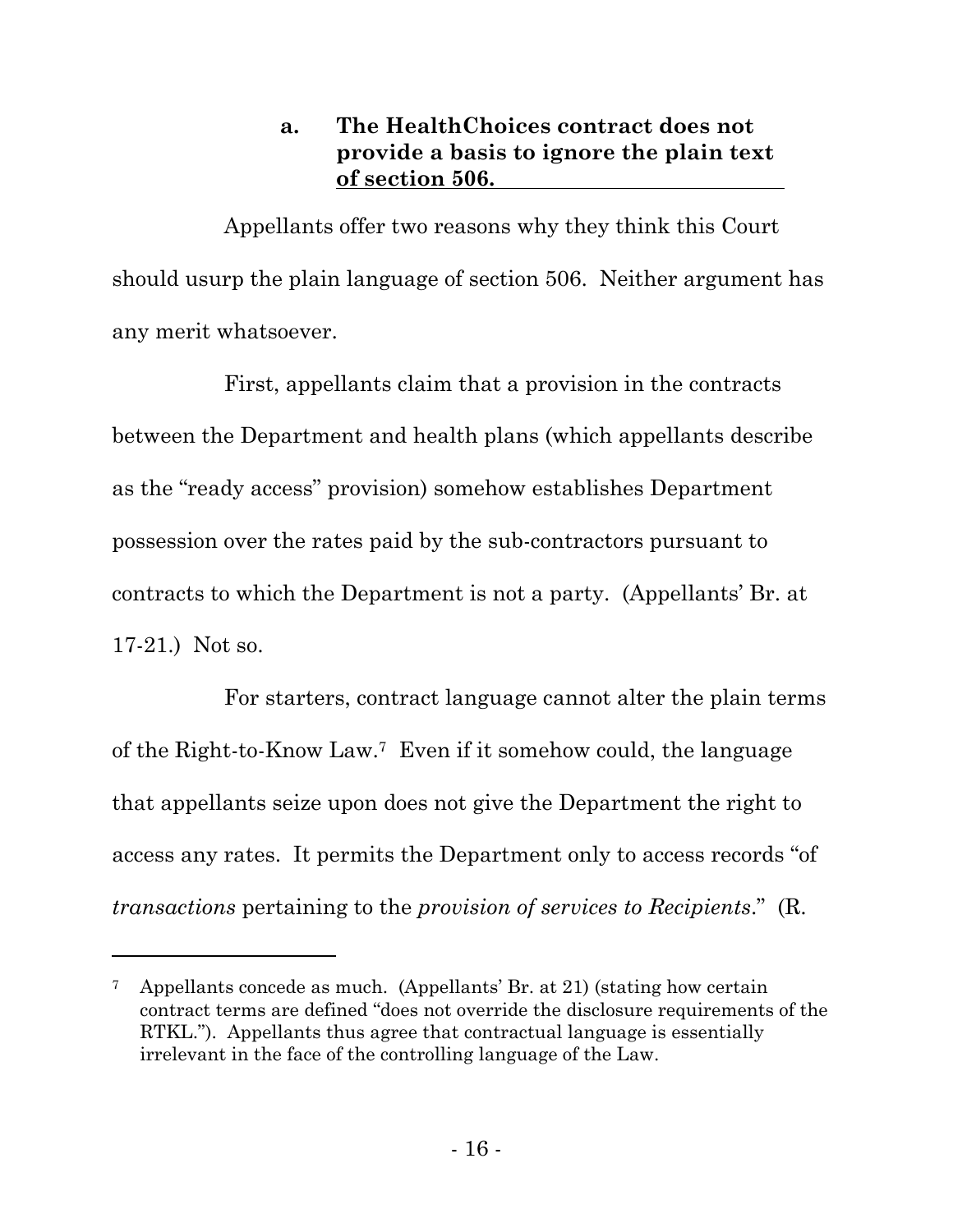234a ¶4) (emphasis added); (Appellants' Br. at 17) (quoting same language). This contract language permits the Department to access only individual patient medical records showing the dental treatment provided to an individual HealthChoices enrollee. This sensible language gives the agency the ability to ensure that an individual enrollee is receiving appropriate treatment. But this provision does *not* permit the Department to have access to *any and all* records held by a dental sub-contractor, including the sensitive and proprietary contractual rates that are confidentially negotiated between the subcontractors and the dental providers. This is especially so where, as here, there is no evidence in the record indicating those confidential rates are contained in any individual's medical records.<sup>8</sup>

<sup>8</sup> Rather than address the actual language used in the "ready access" provision, appellants instead concoct an absurd and unreasonable reading of the contract's definitions. Appellants correctly concede that the contract exempts "Provider Agreements" from the "ready access" requirement (and other requirements). (Appellants' Br. at 18.) The obvious purpose of that language is to remove any agreements with the providers from requirements that would apply to other lower-tier contractors. But appellants argue those requirements *do* apply when providers contract with the dental sub-contractors, rather than directly with the health plans, due to the way certain terms are defined. That is a patently absurd reading of the contract that is at odds with the evident purpose of the contract's exemption for provider agreements. It does not appear the Department has ever asserted this warped contract interpretation. And, in any case, appellants' argument does not change the fact that the "ready access" requirement reaches only patient records, not records containing rates.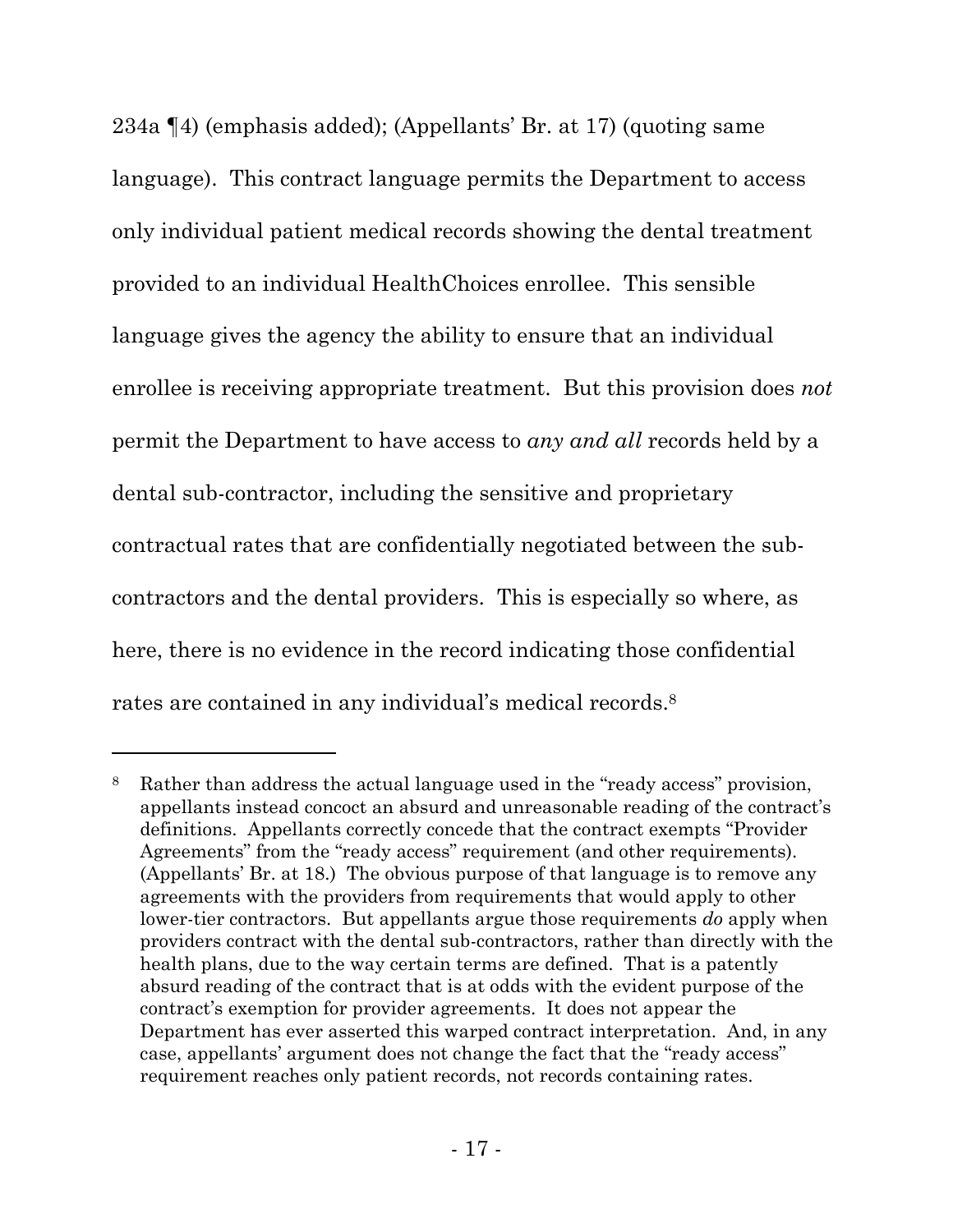Not only is the contract provision appellants rely upon patently inapplicable, they also expressly waived their request to the extent it could be construed to cover the individual patient medical records covered by that contract provision (again, the *only* records covered by that provision). Indeed, appellants categorically waived and withdrew their request to the extent it could be read as pertaining to individual patient records.9 (R. 230a) ("Requester does not seek any documents that reveal the identity of an individual Medicaid recipient and/or his or her individual health information and, to the extent its Request could be so construed, hereby withdraws any portion of its Request that seeks such documents."). Thus, appellants voluntarily

<sup>&</sup>lt;sup>9</sup> Appellants had good reason to waive and withdraw their request in this respect, as individual medical records are expressly exempt from disclosure under the Law. See, e.g., 65 P.S. §67.708(b)(5) (exempting "[a] record of an individual's medical … status, including an evaluation, consultation, prescription, diagnosis or treatment; results of tests … or related information that would disclose individually identifiable health information."); 65 P.S. §67.708(b)(6) (exempting "personal identification information"); see also 65 P.S. §67.708(b)(5) (exempting "[a] record of  $\ldots$  enrollment in a health care program"); 65 P.S. §67.708(b)(28) (exempting "[a] record or information" relating to an individual's application or receipt of "social services"). The dental sub-contractors and health plans asserted these provisions in their objections to disclosure submitted to the OOR. (R. 119a.)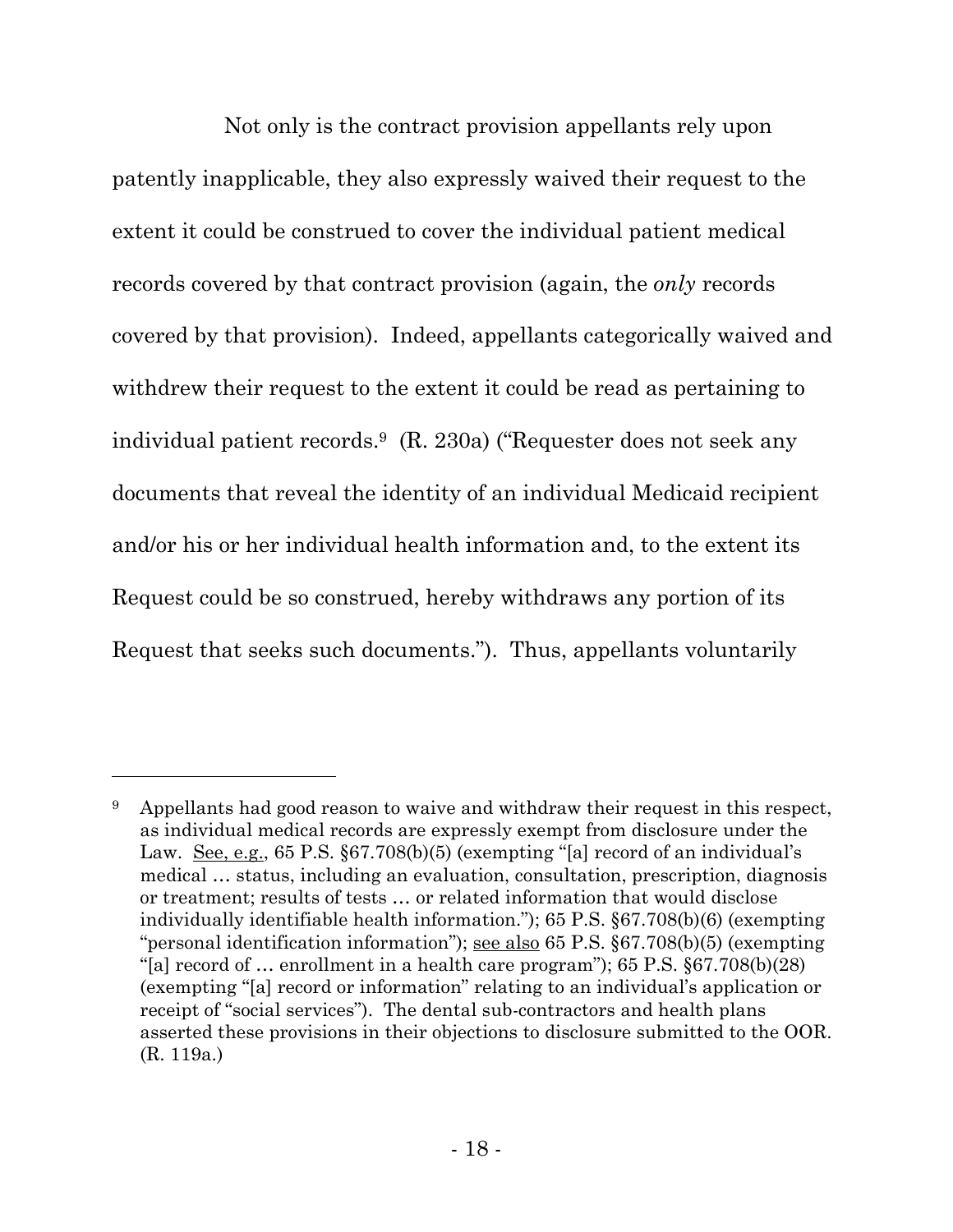dropped their pursuit of any records that could be covered by the very contractual language upon which they now hang their hat.

## **b. Appellants' invitation for this Court to re-write section 506 of the Law should be rejected.**

Second, appellants claim that "requiring a contractual relationship" between the Department and sub-contractors is a "cramped interpretation" of section 506.10 (Appellants' Br. at 26-27.) But the plain terms of the statute *do* "requir[e] a contractual relationship" for constructive agency possession to exist. There is nothing "cramped" about reading the plain statutory words as they were written.

Appellants' argument therefore is nothing more than a complaint about how the General Assembly drafted section 506. They carp that reading this provision as it was drafted could "shield" records where sub-contractors are involved. (Appellants' Br. at 27.) But that is

<sup>10</sup> While appellants also seem to rely on this Court's decision in SWB Yankees LLC v. Wintermantel, 45 A.3d 1029 (Pa. 2012), in connection with the first section 506 element, that case did not pertain to that element. There, a direct contractual relationship existed between the agency and third party contractor from which the records were sought, and as such, it was conceded that the direct contractual relationship element was satisfied. Id. at 1032. Yankees therefore does not shed any light on the first element of the section 506 test.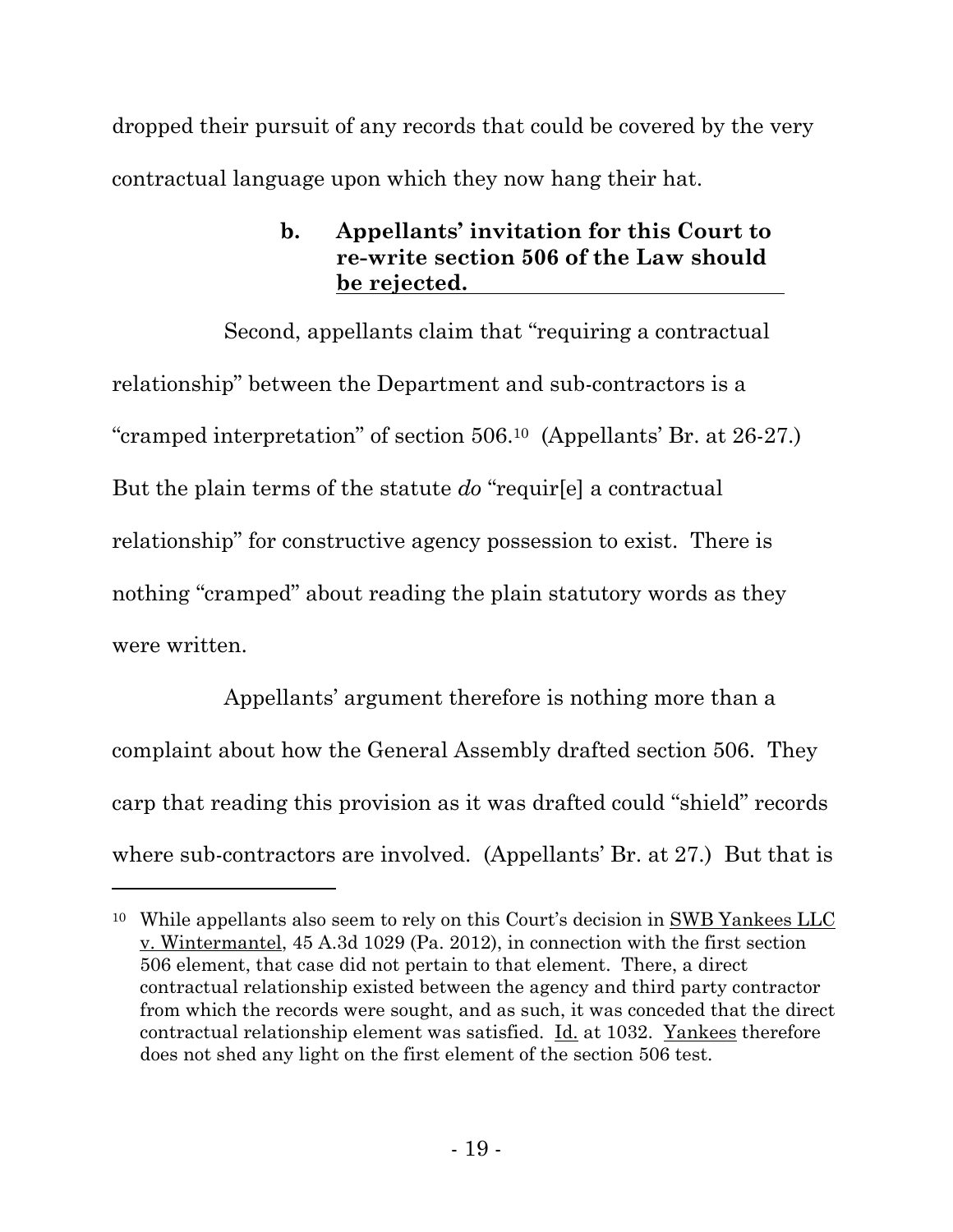how the General Assembly decided to write the statute. The General Assembly could have written section 506 to reach sub-contractors, but did not. Presumably the General Assembly was well aware that government contractors often do not carry out contracted functions themselves, and often sub-contract some part of the work to other parties. One need only think about transportation and infrastructure projects, which commonly utilize a host of sub- and sub-sub-contractors. The General Assembly could have fashioned the Right-to-Know Law's constructive possession language to reach any number of those records and at any or all of the various contracting layers. It chose not to. In appellants' own words, the General Assembly chose to "shield" records beyond those held by direct government contractors.<sup>11</sup> The fact that appellants think this is unfair is not a legitimate reason for this Court

 $11$  In attempting to circumvent the clear limit imposed by the statute, appellants rely on Judge McCullough's dissent below, which opined that the rates paid by the dental sub-contractors could be reached on an "agency law" theory. (Appellants' Br. at 27.) That argument rests on the erroneous premise that any of the parties in HealthChoices act as principal or agent None do. Every contracting party is in an arm's length contract. There is no evidence supporting the theory that records may be reached on an "agency" theory.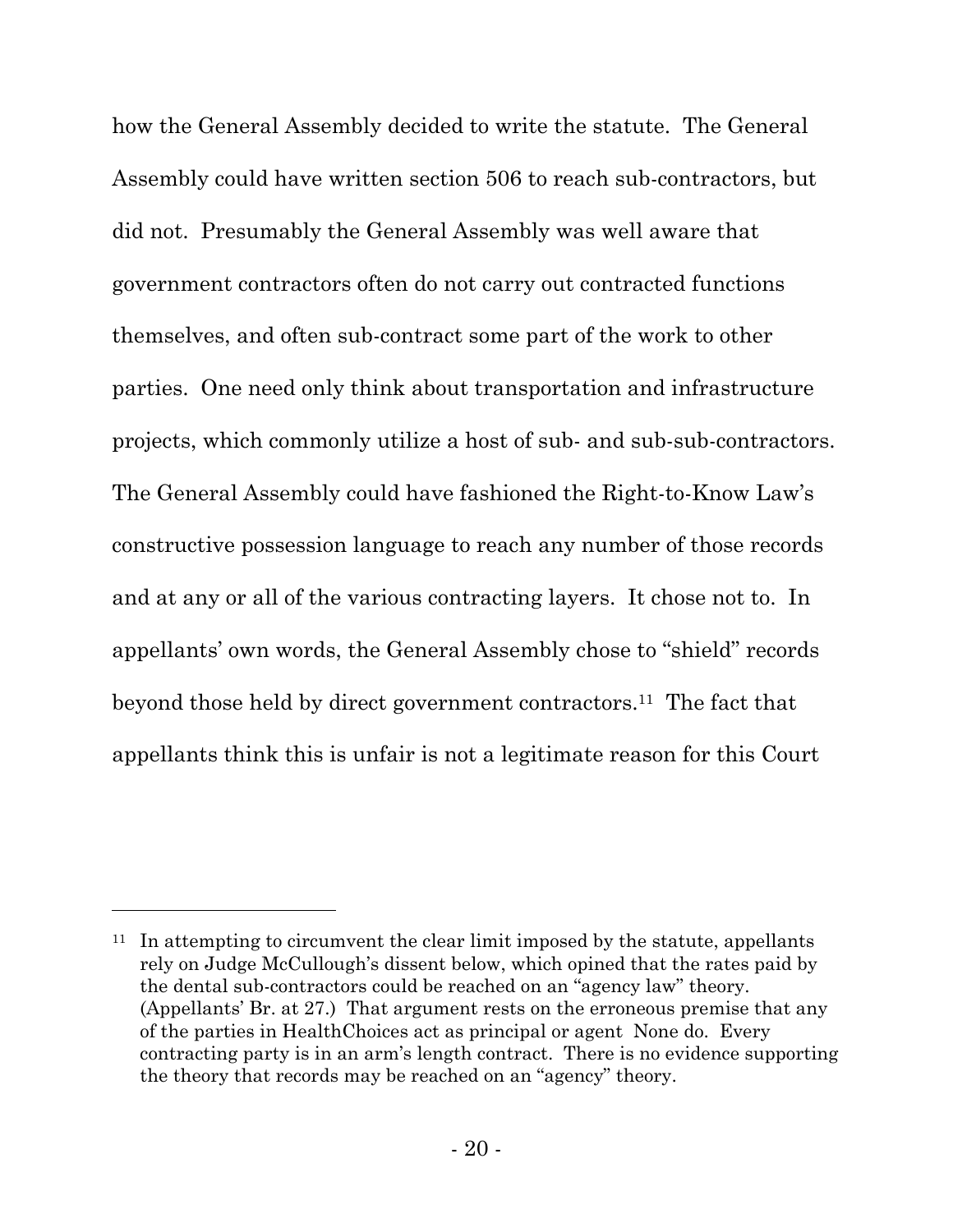to somehow broaden or re-write the statute to say something more

pleasing to appellants.<sup>12</sup>

## **2. The rates paid by the dental sub-contractors to the providers do not "***directly* **relate" to the function that the Department contracted the health plans to perform.**

The Commonwealth Court also found that the second

element of the constructive possession statute was not present here.

See Eiseman II, 86 A.3d at 940-41. That statutory requirement

provides:

l

A public record that is not in the possession of an agency but … which *directly relates* to the governmental function … shall be considered a public record of the agency for purposes of this act.

<sup>12</sup> Appellants also raise the specter that some ill-willed government actor could create a sub-contracting "scheme as a workaround to public scrutiny." (Appellants' Br. at 27.) Appellants even draw an analogy to criminal money laundering. (Id. at 15.) Obviously there is absolutely no evidence that the Department has done anything of the sort here. Rather, the HealthChoices program operates through health plans that engage in the common managed care practice of sub-contracting dental services to reputable entities like Dental Benefit Providers and DentaQuest. And even if some hypothetical future case did involve evidence of an agency "shell game," then the courts may consider that evidence in construing agency possession. See, e.g., Office of Budget v. Office of Open Records, 11 A.3d 618, 623 (Pa. Commw. 2011). This, of course, is not such a case.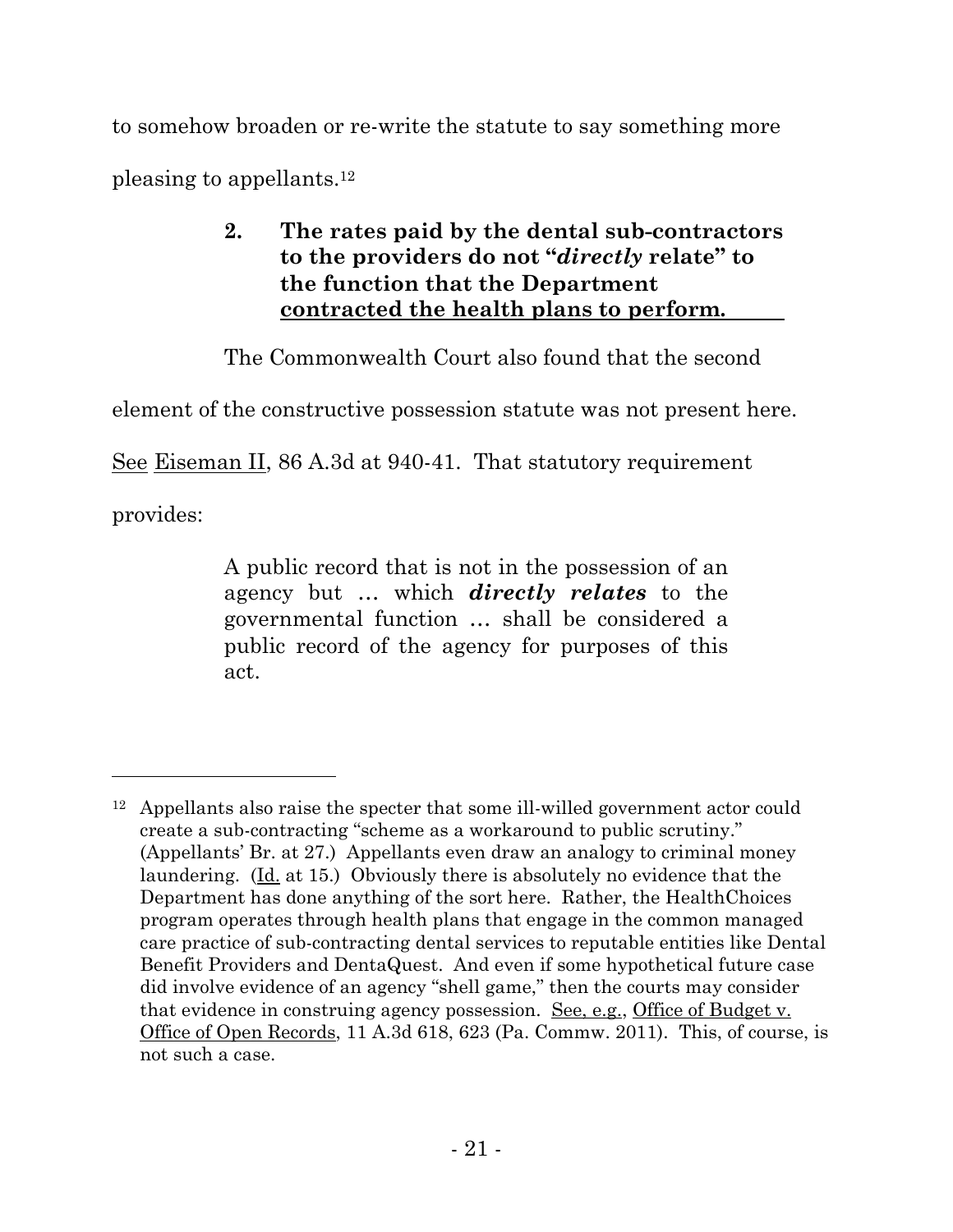65 P.S. §67.506(d)(1) (emphasis added). As previously noted, the Court not even reach this issue, as there is no direct contractual relationship between the Department and the dental sub-contractors, and hence the first required section 506 element is not present. But even if this Court were to consider the second element, it should affirm anyway, as the record supports the Commonwealth Court's finding on this point.

In considering this issue, the Commonwealth Court, after discussing and summarizing a series of its prior decisions, pointed out that, in order to satisfy the "directly relates" prong, the records at issue must relate to the "performance" of the contracted government function. See Eiseman II, 86 A.3d at 940. Based on the court's prior cases, it explained that the cost of obtaining goods or services does not qualify as "performance," and hence documents depicting the cost of goods or services fail to meet the section element of section 506. Id.

Based on its prior cases, the Commonwealth Court concluded that the "directly relates" prong was not present here.13 The

<sup>13</sup> Given the nature of the holding below, it should be noted that a decision by this Court to the contrary could call into question an entire line of Commonwealth Court cases construing the "directly relates" requirement as including a "performance" requirement. This includes at least one case where this Court

l

(footnote continued on next page)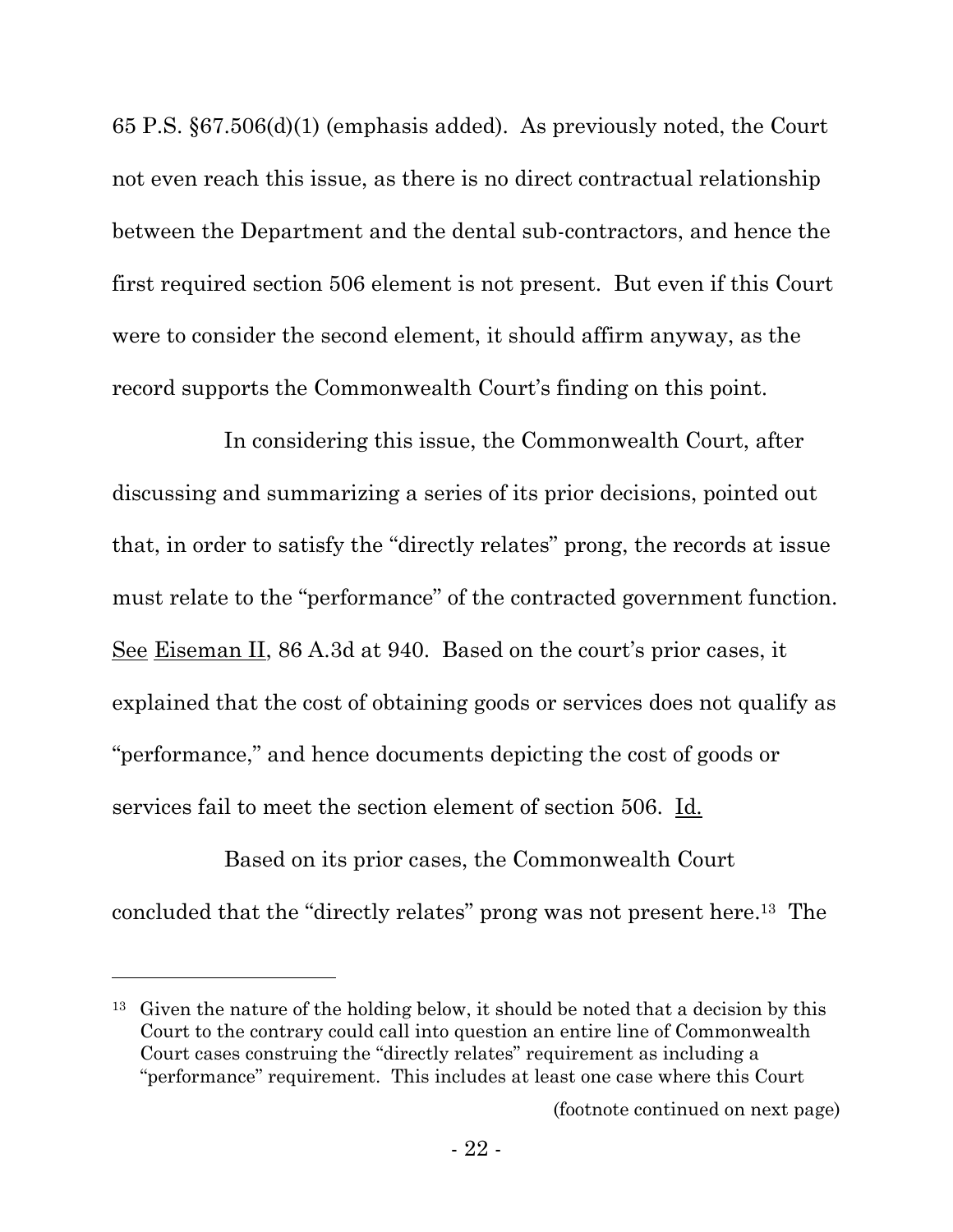court explained that while the *quality* and *availability* of HealthChoices program dental services could relate to the performance of a government function, as could the *manner* in which the dental services were be performed, the same could not be said of the *cost* of obtaining dental services. Id. Accordingly, the court held that the second prong under section 506 was not present here. It is submitted that this factspecific holding is entitled to deference under this Court's Bowling decision, and therefore should be affirmed.

While appellants contend the decision below was inconsistent with this Court's decision in SWB Yankees LLC v. Wintermantel, 45 A.3d 1029 (Pa. 2012) (Appellants' Br. at 25-26), the opposite is true. It bears noting, at the outset, that Yankees dealt with a situation where the records in question were sought from a *direct* government contractor that had agreed to "accept[] delegation" of the governmental duty and act as the government's "agent" – not the more attenuated situation presented here, where a sub-contractor at arm's

<sup>(</sup>footnote continued from previous page)

denied allowance of appeal. See Allegheny County Dep't of Admin. Svcs. v. Parsons, 61 A.3d 336 (Pa. Commw. 2013), appeal denied, 72 A.3d 604 (Pa. 2013).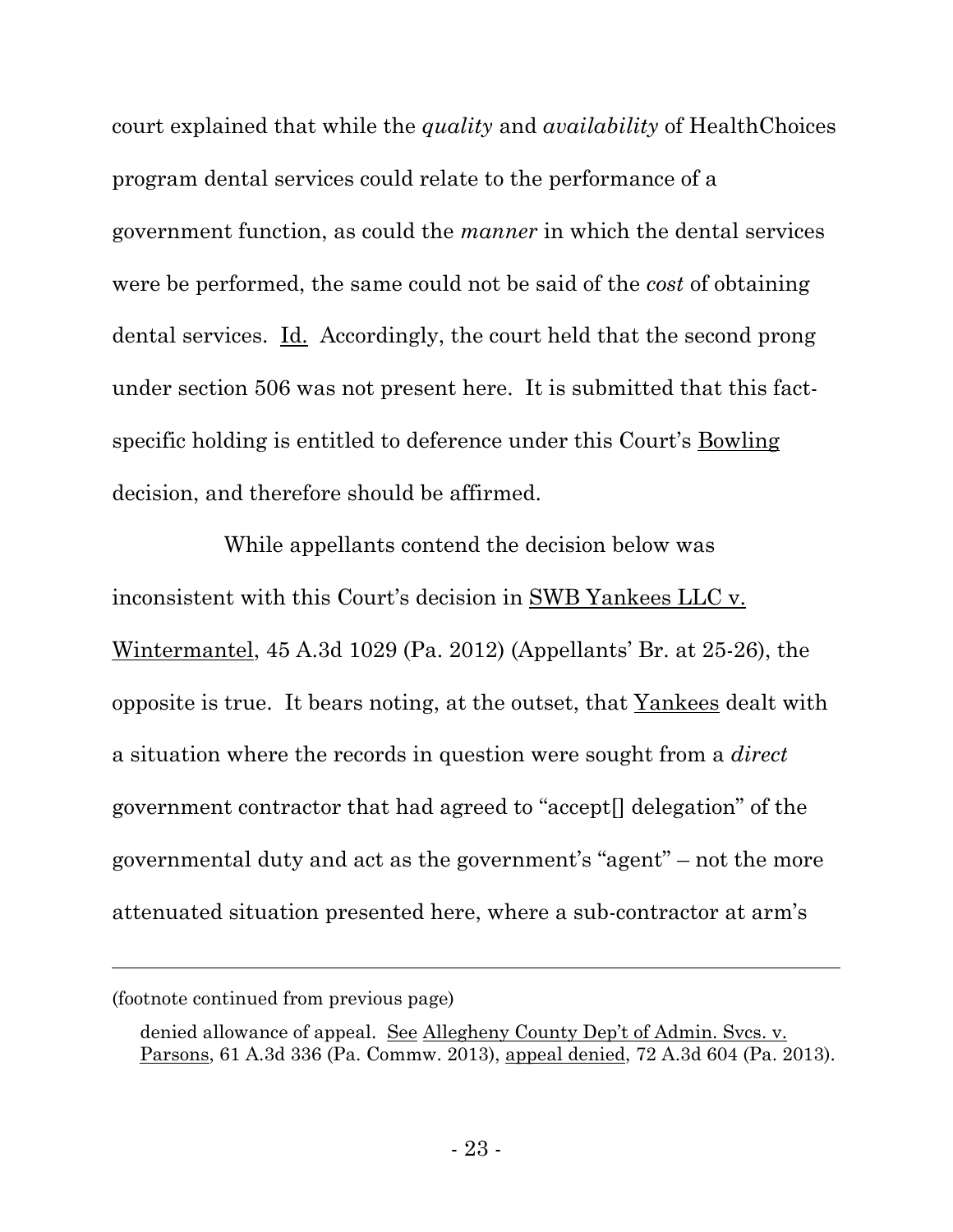length did not agree to do either of those things. Id. at 1043-44. Also, applying the Yankees test, the terms of compensation between a private sub-contractor and sub-contractor are truly "ancillary" to the separate undertaking of the health plans to provide HealthChoices services to enrollees (i.e., the actual governmental function). Underscoring the point, appellants' argument that the rates are "non-ancillary" contravenes a point this Court made in Yankees: that third-party access provisions must be read narrowly so as to prevent overbroad inquiry into private records. Id. at 1042-43. The decision below was in harmony with these key points from Yankees, and therefore it should be affirmed.<sup>14</sup>

## **B. The Department does not possess the rates paid by the dental sub-contractors to the dentists under section 901 of the Right-to-Know Law.**

Finally, the Commonwealth Court held that the Department does not possess the records showing the rates paid by the dental subcontractors to the dentists under section 901 of the Right-to-Know Law.

<sup>14</sup> In connection with appellants' discussion of Yankees, they also try to rely on the Commonwealth Court's decision in Lukes. (Appellants' Br. at 28-29.) For the many reasons already explained in the undersigned's companion brief in Eiseman I (filed at docket No. 47 EAP 2014 on the same day as this brief), this Court can and should ignore the Lukes decision.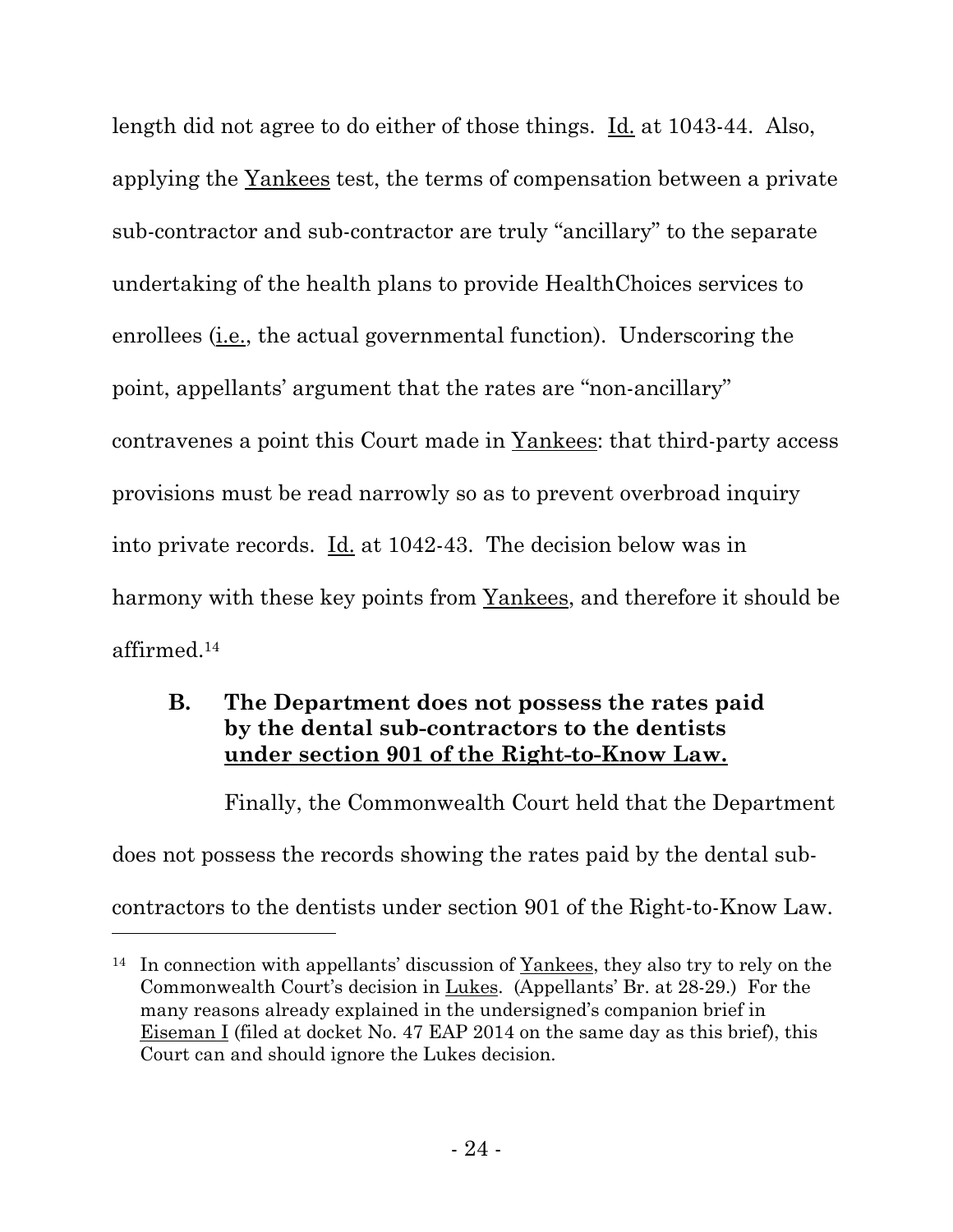See Eiseman II, 86 A.3d at 936-39. For the reasons expressed above, this conclusion was correct. The court below correctly found that the Department "does not have actual possession of the Provider Rates." Id. at 937. The court further determined "[t]here is no evidence [the Department] sought to circumvent the [Law] by placing records of its activities into the hands of a third party." Id. at 939. Finally, the court correctly found the rates are privately negotiated between the subcontractors and dentists, and therefore they "evince a transaction of Subcontractors of the [plans], with which [the Department] has no contractual relationship." Id. at 939. These determinations were correct, are properly rooted in the record of this case, and they should be affirmed.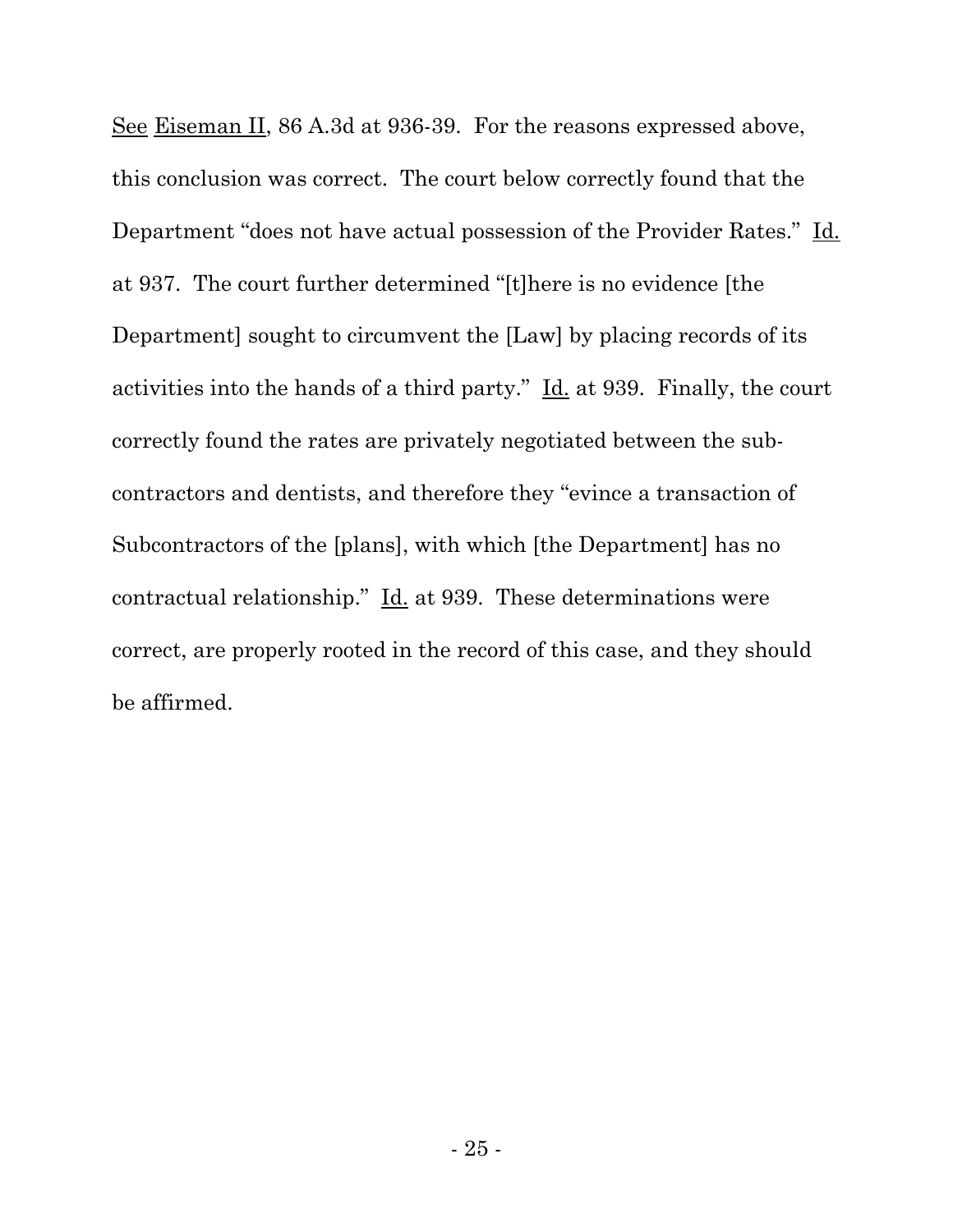## **VI. CONCLUSION**

For the foregoing reasons, appellees Dental Benefit Providers, UnitedHealthcare of Pennsylvania, HealthAmerica Pennsylvania, and Aetna Better Health respectfully request that this Honorable Court affirm the decision of the Commonwealth Court.

Respectfully submitted,

/s/ Karl S. Myers Karl S. Myers (Id. No. 90307) STRADLEY RONON STEVENS & YOUNG, LLP 2600 One Commerce Square Philadelphia, PA 19103 (215) 564-8000

Attorneys for appellees Dental Benefit Providers, UnitedHealthcare, HealthAmerica, and Aetna Better Health

Dated: January 20, 2015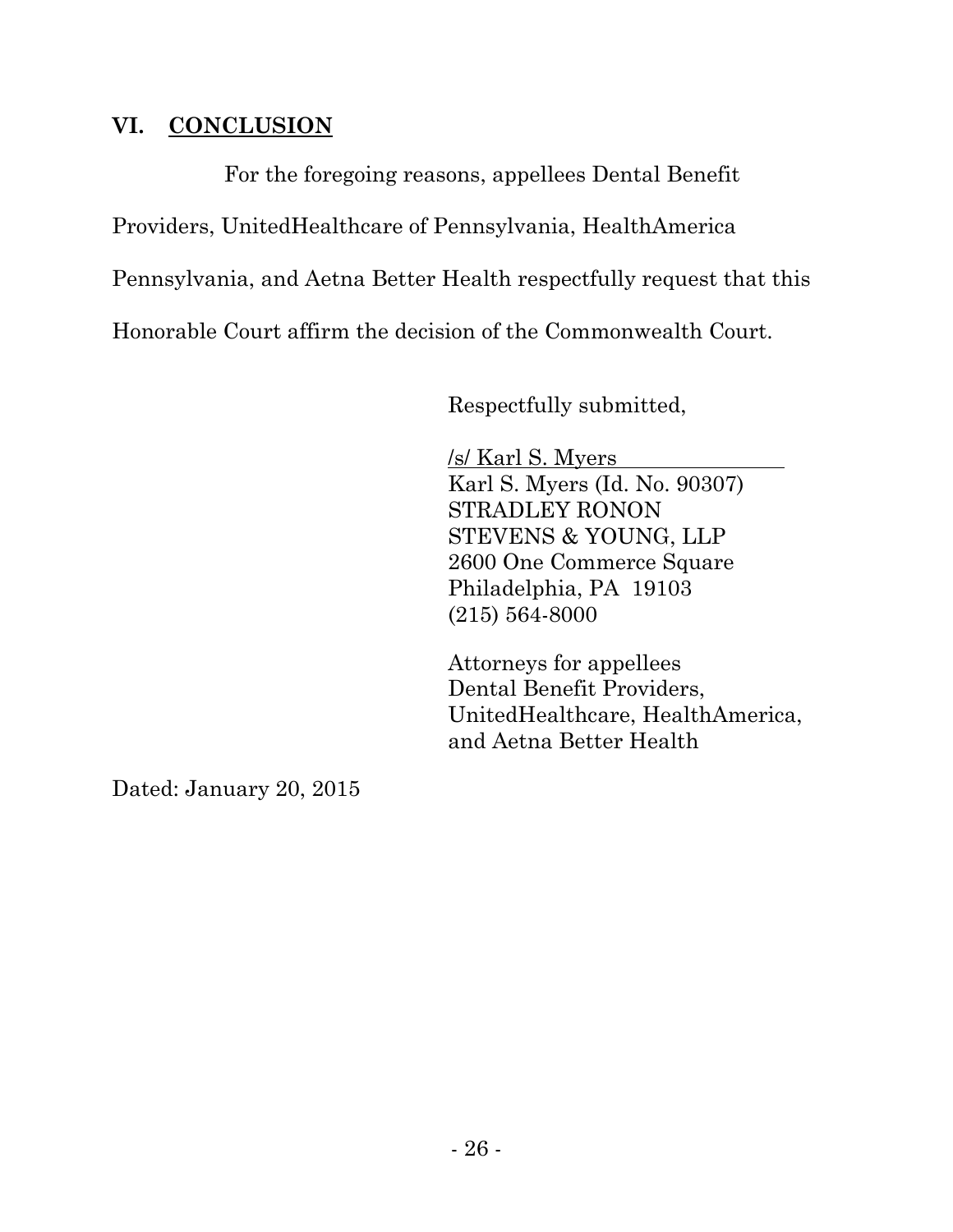# **CERTIFICATE OF COMPLIANCE**

I, Karl S. Myers, certify that this brief complies with the length limitation of Pa.R.A.P. 2135 because this brief contains 5,021 words, excluding the parts of the brief exempted by Pa.R.A.P. 2135.

> /s/ Karl S. Myers Karl S. Myers